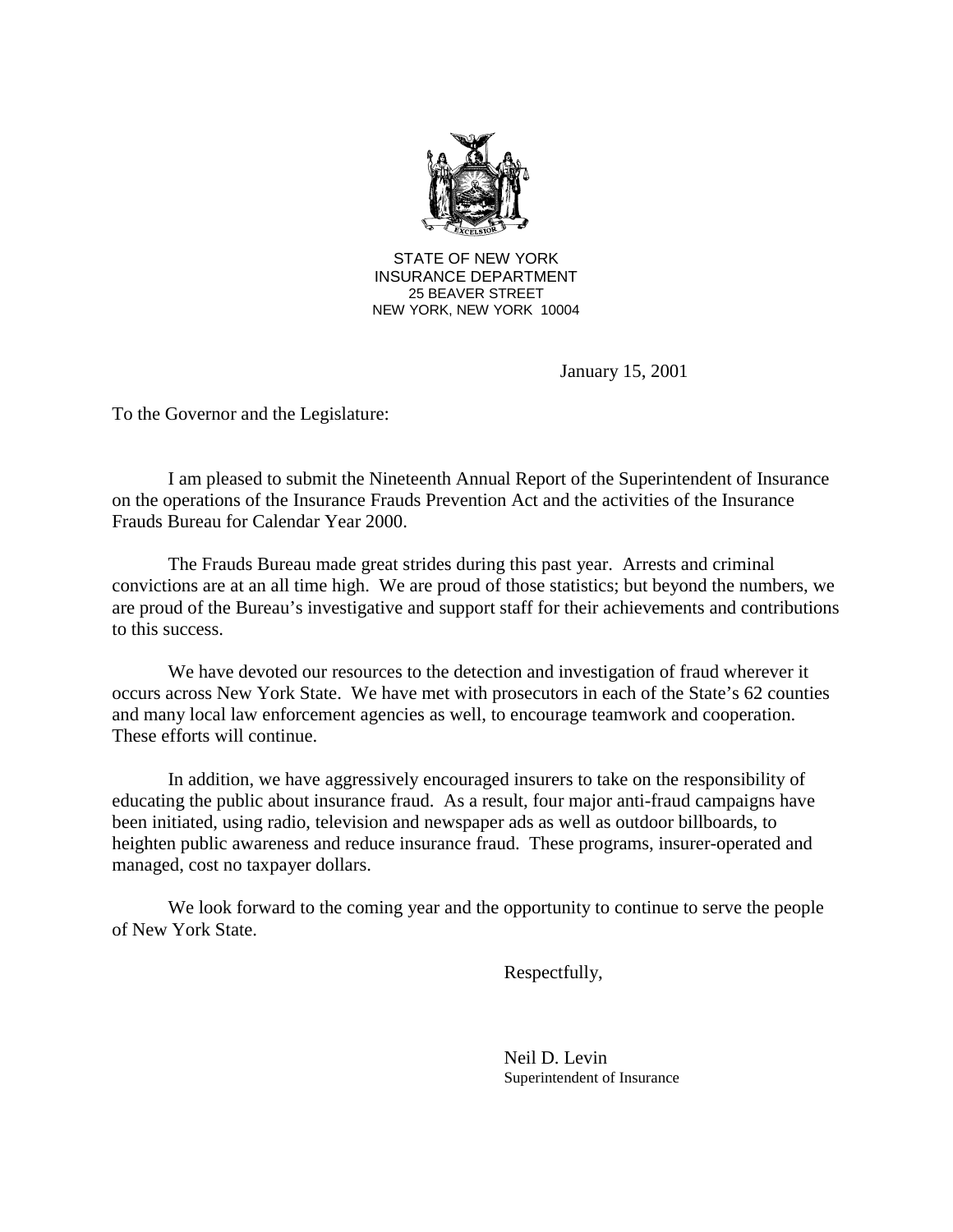*The 2000 Report to the Governor and the Legislature of the State of New York on the Operations of the Insurance Frauds Prevention Act (Article 4 of the Insurance Law)*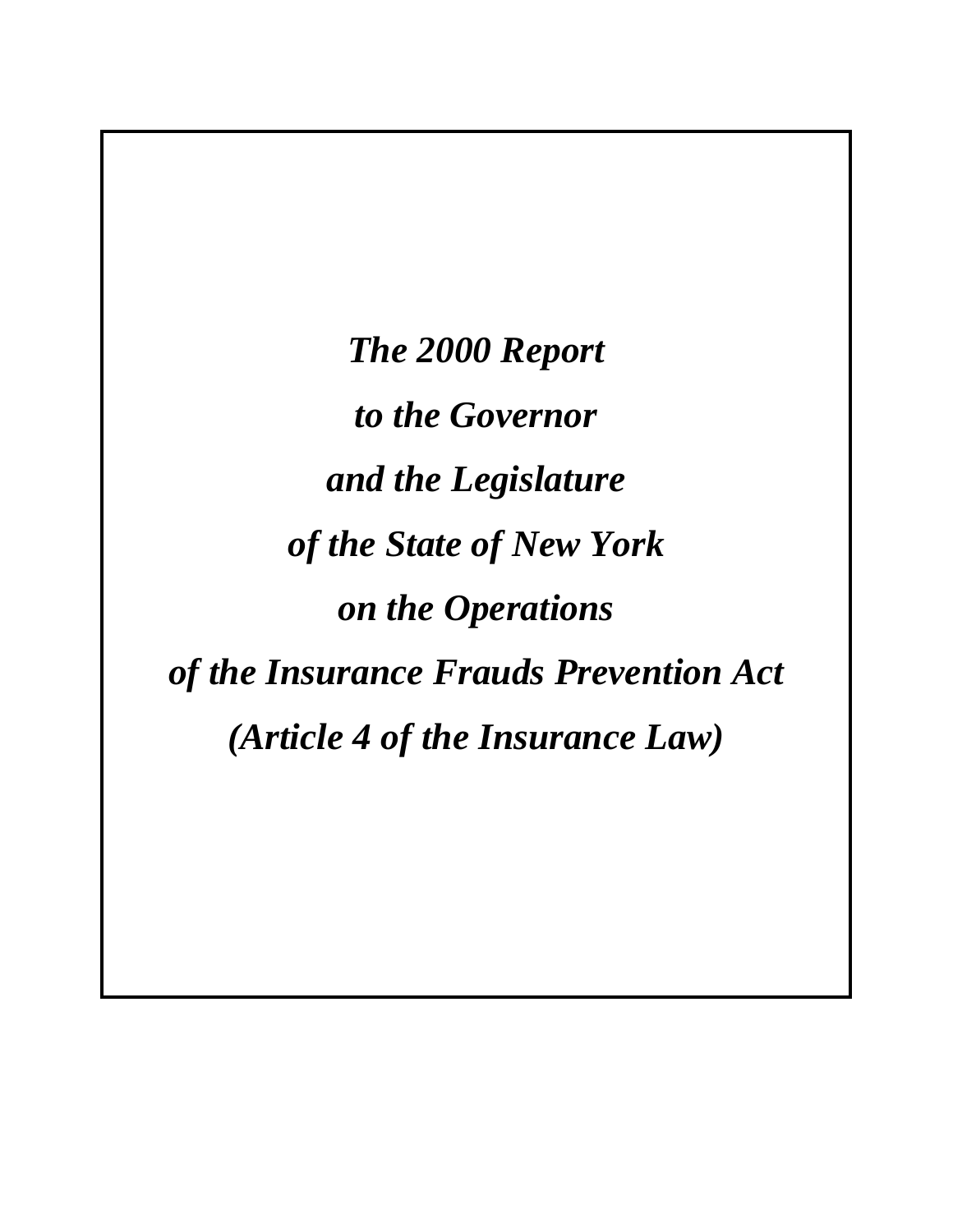# *A Message from the Director*

 extensive and exciting agenda for the year that lay ahead, an agenda that would advance the A year ago, as we looked forward to a new millennium, the Frauds Bureau set an Insurance Department's mission to combat insurance fraud in the most effective way possible. Now, as we look toward 2001, I can report that, notwithstanding a few bumps in the road, we have made significant progress. In addition to a record number of arrests and convictions:

- We have reached out to every prosecutor in every corner of the State to offer our resources and expertise in developing strong cases with the greatest potential for conviction.
- We have initiated a training program for local law enforcement agencies. Frauds Bureau staff conduct seminars twice a month at the New York City Police Department Auto Crime Training School for NYPD staff, fire marshals, sanitation inspectors and DAs, among others.
- We have met with hundreds of insurance industry staff during the past year, both formally and informally, to address issues of compliance with Regulation 95 and other matters of concern.
- The Bureau conducted two all-day conferences with industry and law enforcement staff, designed to foster teamwork and build a strong fraud-fighting team in New York State.
- We have worked with insurers in initiating four major advertising campaigns to heighten public awareness of the prevalence of insurance fraud and how they can help to prevent it.
- The Bureau conducts regular training in the latest techniques used for arson investigations at the Fire Academy in Montour Falls. The Academy services every fire district in the State.

We have also increased the use of technology in our investigations of insurance fraud in New York State.

- We have expanded our electronic fraud reporting system to all insurers in the State. Using the new system, insurers can complete fraud report forms online and transmit the information to the Frauds Bureau in real time. In addition, the system has a valuable feedback feature that provides information on all other reports in the Frauds Bureau database that share information with the report just submitted, *e.g*., name and/or address of the subject, a vehicle identification number, and other matching data.
- The Frauds Bureau employs a number of databases, both internal and external, in the course of our investigations. In 2000, we added the State Tax Department database as a potential source of information in workers' compensation fraud cases. In addition, Frauds Bureau investigators recently gained access to the NYPD's accident report database which we believe will prove invaluable in our investigations of no-fault fraud.

While we are justly proud of our past accomplishments, we know that much remains to be done. With your continued support, we accept the challenge.

> Charles DeRienzo Director, Insurance Frauds Bureau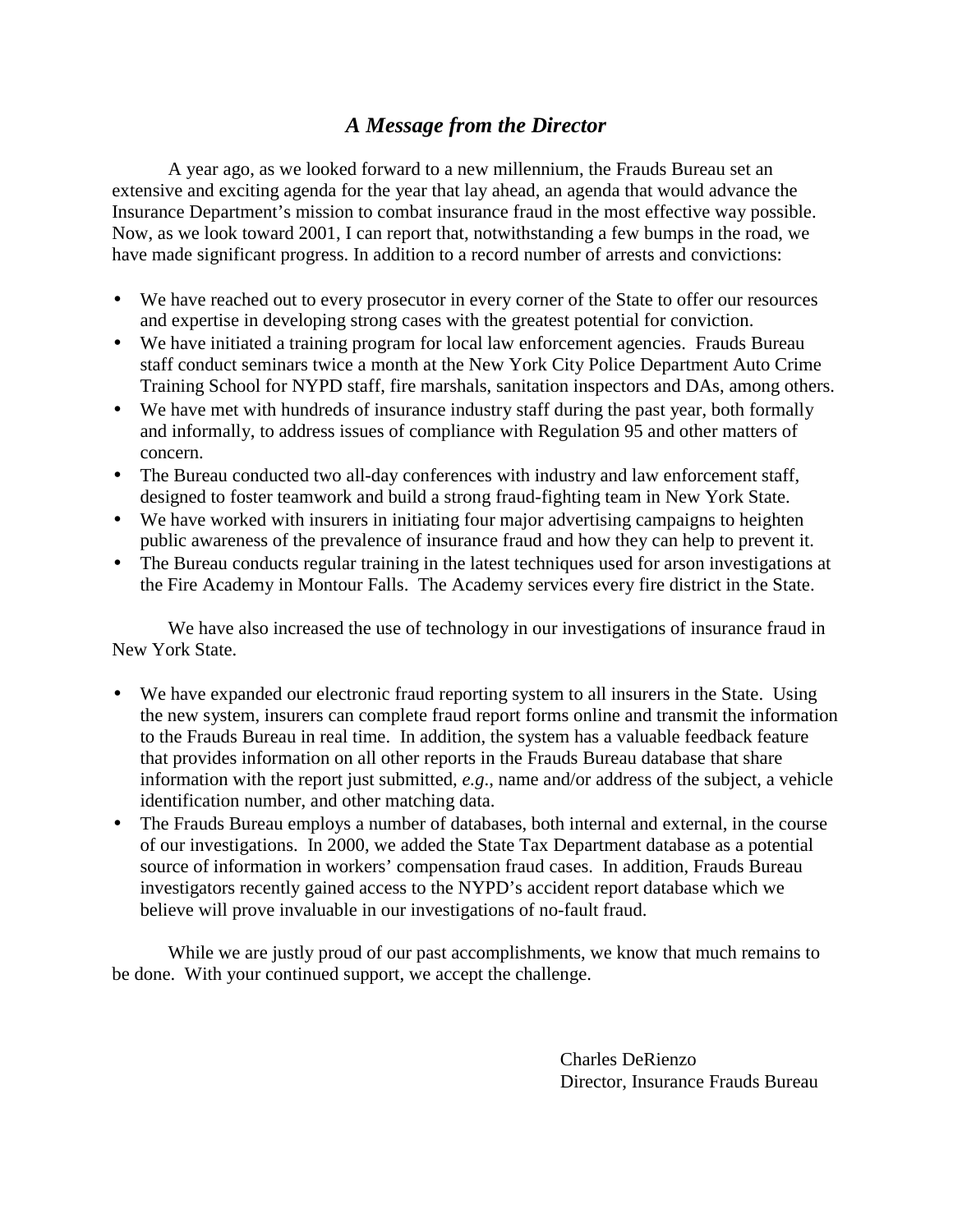# **Table of Contents**

|      | Page                  |
|------|-----------------------|
| I.   | $\mathbf{1}$          |
| Π.   | $\overline{2}$        |
| Ш    | $\boldsymbol{\Delta}$ |
| IV.  | 5                     |
|      | 5                     |
|      | 5                     |
|      | 6                     |
| V.   | 14                    |
|      | 14                    |
|      | 15                    |
|      | 15                    |
|      | 16                    |
|      | 16                    |
|      | 16                    |
| VI.  | 17                    |
|      | 17                    |
|      | 17                    |
|      | 17                    |
| VII. | 17                    |
|      | 20                    |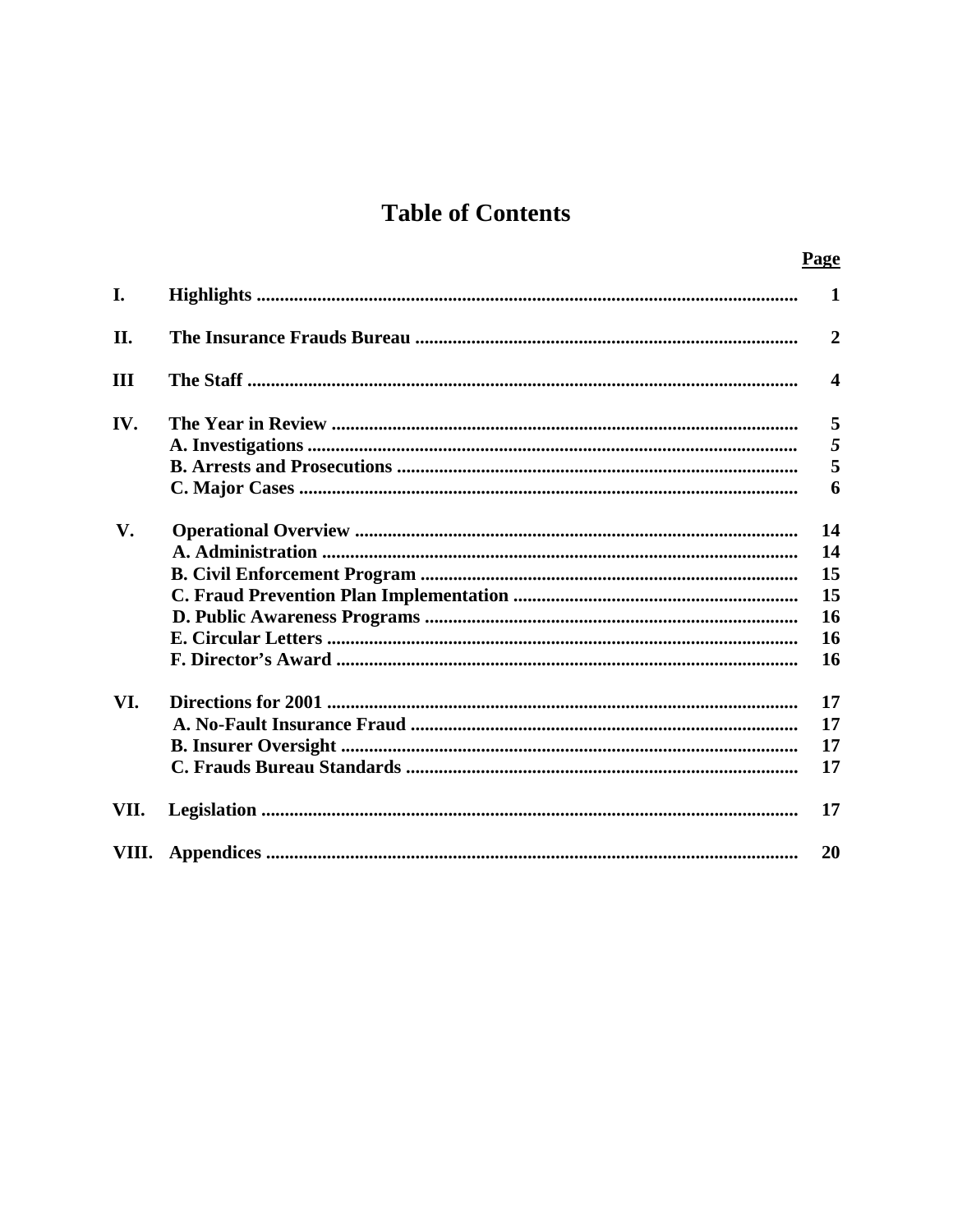# *Insurance Frauds Bureau*  2000 Highlights

*The Frauds Bureau, with a total of 503 arrests, set a new record in 2000, topping last year's total of 390 by almost 30%. In addition, the number of criminal convictions in Bureau cases increased from 194 to 318 over the year.* 

*At the direction of the Superintendent, the Bureau, for the first time ever, met with prosecutors from each of New York State's 62 counties, with promising results. Prosecutors now regularly seek our help in developing cases and convictions are at an all time high.* 

*\_\_\_\_\_\_\_\_\_\_\_\_\_\_\_\_\_\_\_\_\_\_\_\_\_\_\_\_\_\_\_\_\_\_\_\_\_\_\_\_\_\_\_\_\_\_\_\_\_\_\_\_\_\_\_\_\_\_\_\_\_\_\_\_\_\_\_\_\_\_\_\_\_\_\_\_\_\_* 

*The Bureau continued its outreach program during 2000, providing training and education seminars to more than 2,900 insurance company staff and members of law enforcement agencies.* 

*\_\_\_\_\_\_\_\_\_\_\_\_\_\_\_\_\_\_\_\_\_\_\_\_\_\_\_\_\_\_\_\_\_\_\_\_\_\_\_\_\_\_\_\_\_\_\_\_\_\_\_\_\_\_\_\_\_\_\_\_\_\_\_\_\_\_\_\_\_\_\_\_\_\_\_\_\_\_* 

*\_\_\_\_\_\_\_\_\_\_\_\_\_\_\_\_\_\_\_\_\_\_\_\_\_\_\_\_\_\_\_\_\_\_\_\_\_\_\_\_\_\_\_\_\_\_\_\_\_\_\_\_\_\_\_\_\_\_\_\_\_\_\_\_\_\_\_\_\_\_\_\_\_\_\_\_\_\_* 

*\_\_\_\_\_\_\_\_\_\_\_\_\_\_\_\_\_\_\_\_\_\_\_\_\_\_\_\_\_\_\_\_\_\_\_\_\_\_\_\_\_\_\_\_\_\_\_\_\_\_\_\_\_\_\_\_\_\_\_\_\_\_\_\_\_\_\_\_\_\_\_\_\_\_\_\_\_\_* 

*With the support and encouragement of the Bureau, the industry launched four major public awareness campaigns to educate the public to the prevalence and costs of insurance fraud. .* 

*The Bureau sponsored two all-day conferences during the year – one in May, the second in November. The conferences have become increasingly popular with members of the industry and law enforcement as a forum for education, networking, and honing investigative skills.* 

*The Bureau expanded its Frauds Resource Center on the Department's Web site (www.ins.state.ny.us), adding a section containing monthly arrest summaries. In addition, the Bureau's Annual Reports are now available on the Web site.* 

*\_\_\_\_\_\_\_\_\_\_\_\_\_\_\_\_\_\_\_\_\_\_\_\_\_\_\_\_\_\_\_\_\_\_\_\_\_\_\_\_\_\_\_\_\_\_\_\_\_\_\_\_\_\_\_\_\_\_\_\_\_\_\_\_\_\_\_\_\_\_\_\_\_\_\_\_\_\_* 

*\_\_\_\_\_\_\_\_\_\_\_\_\_\_\_\_\_\_\_\_\_\_\_\_\_\_\_\_\_\_\_\_\_\_\_\_\_\_\_\_\_\_\_\_\_\_\_\_\_\_\_\_\_\_\_\_\_\_\_\_\_\_\_\_\_\_\_\_\_\_\_\_\_\_\_\_\_\_* 

*In May, the Bureau hosted a meeting of the Mid Atlantic States Insurance Fraud Association. The meetings provide an opportunity for interaction, exchange of information and coordination of investigations among fraud directors and attorneys general in the middle-Atlantic region.* 

*\_\_\_\_\_\_\_\_\_\_\_\_\_\_\_\_\_\_\_\_\_\_\_\_\_\_\_\_\_\_\_\_\_\_\_\_\_\_\_\_\_\_\_\_\_\_\_\_\_\_\_\_\_\_\_\_\_\_\_\_\_\_\_\_\_\_\_\_\_\_\_\_\_\_\_\_\_\_* 

*Legislation signed by Governor Pataki in October modifies the requirements for employment as an investigator in an insurance company Special Investigations Unit. The Bureau has initiated promulgation of the Third Amendment to Regulation 95 in order to bring the Regulation into conformity with the new law.* 

*\_\_\_\_\_\_\_\_\_\_\_\_\_\_\_\_\_\_\_\_\_\_\_\_\_\_\_\_\_\_\_\_\_\_\_\_\_\_\_\_\_\_\_\_\_\_\_\_\_\_\_\_\_\_\_\_\_\_\_\_\_\_\_\_\_\_\_\_\_\_\_\_\_\_\_\_\_\_* 

*The Bureau revised its consumer brochure, "Welcome to the New York State Insurance Frauds Bureau," to provide consumers with updated arrest and conviction statistics and information about the latest fraud scams.*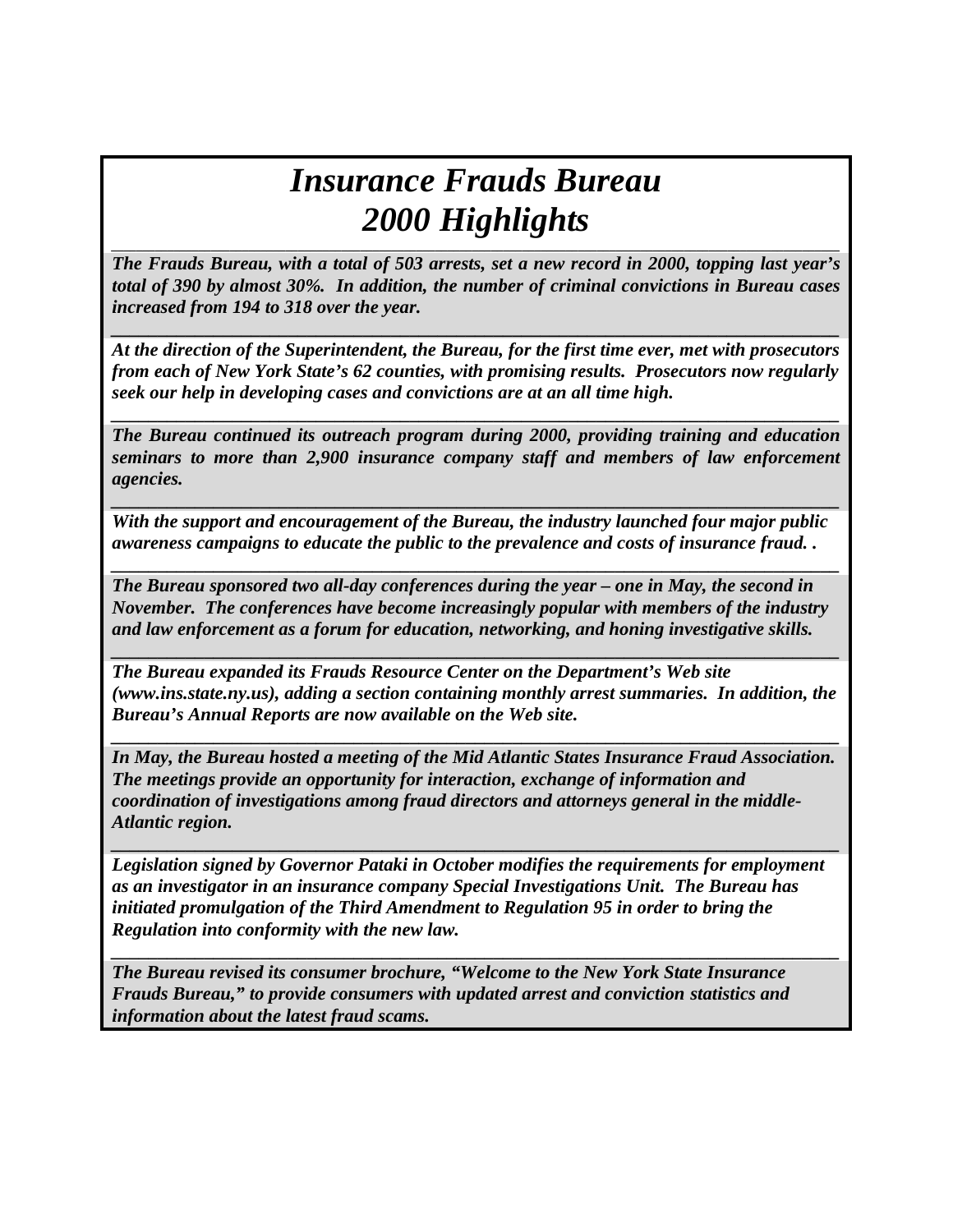#### <span id="page-5-0"></span>*II. The Insurance Frauds Bureau*

When the year 2000 began, we had a vision of the Frauds Bureau as a member of a cohesive fraud-fighting team with cooperation, communication and commitment as its cornerstone. We foresaw the creation of a group of professional investigators from all segments of New York State – the insurance industry; federal, state and local law enforcement agencies; other New York State agencies; police and fire academies across the State – working together to detect and prevent insurance fraud. Over the past year, the Bureau has been a catalyst in that endeavor and as a result, that vision has begun to take shape. We took a two-pronged approach.

 • **Our Outreach Program** – At the direction of the Executive Bureau, we instituted an outreach program throughout the State. In an effort to develop a meaningful dialogue, we met



*Charles DeRienzo, Director of the Frauds Bureau, addresses the New York Anti Car Theft & Fraud Association at a recent seminar.* 

with the staff of the district attorneys in each of the State's 62 counties. We conduct regular day-long conferences for the insurance industry and law enforcement agencies to provide a forum for the free flow of information and exchange of ideas. The May 2000 conference focused on the increasingly prevalent problem of no-fault insurance fraud. The second conference, held in November, highlighted life insurance fraud, broker fraud and employee fraud.

We developed an ongoing training schedule that includes seminars for members of the industry's Special Investigations Units, police departments and industry associations to enhance their understanding of who we are and how we can work together to detect and investigate fraud more effectively.

 in the past year to a greater degree than ever before. We have teamed up with the Workers' **\*Joint Investigations** – The result of our efforts have been noteworthy. Federal and state law enforcement agencies have begun to seek our assistance in the development and investigation of their cases. In addition, we have participated in multi-agency investigations Compensation Inspector General's Office and the State Insurance Fund to investigate workers' compensation fraud cases, and with DMV and the NYPD Auto Crime Division on auto fraud investigations. We have successfully investigated several life insurance fraud cases in conjunction with the U.S. Postal Inspection Service. In a number of other fraud cases, we have provided assistance to local Sheriff's offices, town police departments and the New York State Police. We have also worked hand in hand with various federal agencies such as the FBI, the U.S. Attorney's Office, the U.S. Customs Service and the Port Authority of New York & New Jersey. And over the course of the year, cooperation and close contact with District Attorney's Offices led to 318 convictions in Frauds Bureau cases.

**\*Cooperative Enforcement Efforts** – As a result of our statewide approach, the Bureau participates in a number of task forces and working groups designed to foster a spirit of cooperation among those entities with whom we interact in the investigation of insurance fraud. Many of our cases require a long-range commitment and our participation in these groups provide us with the opportunity to share manpower and resources with the many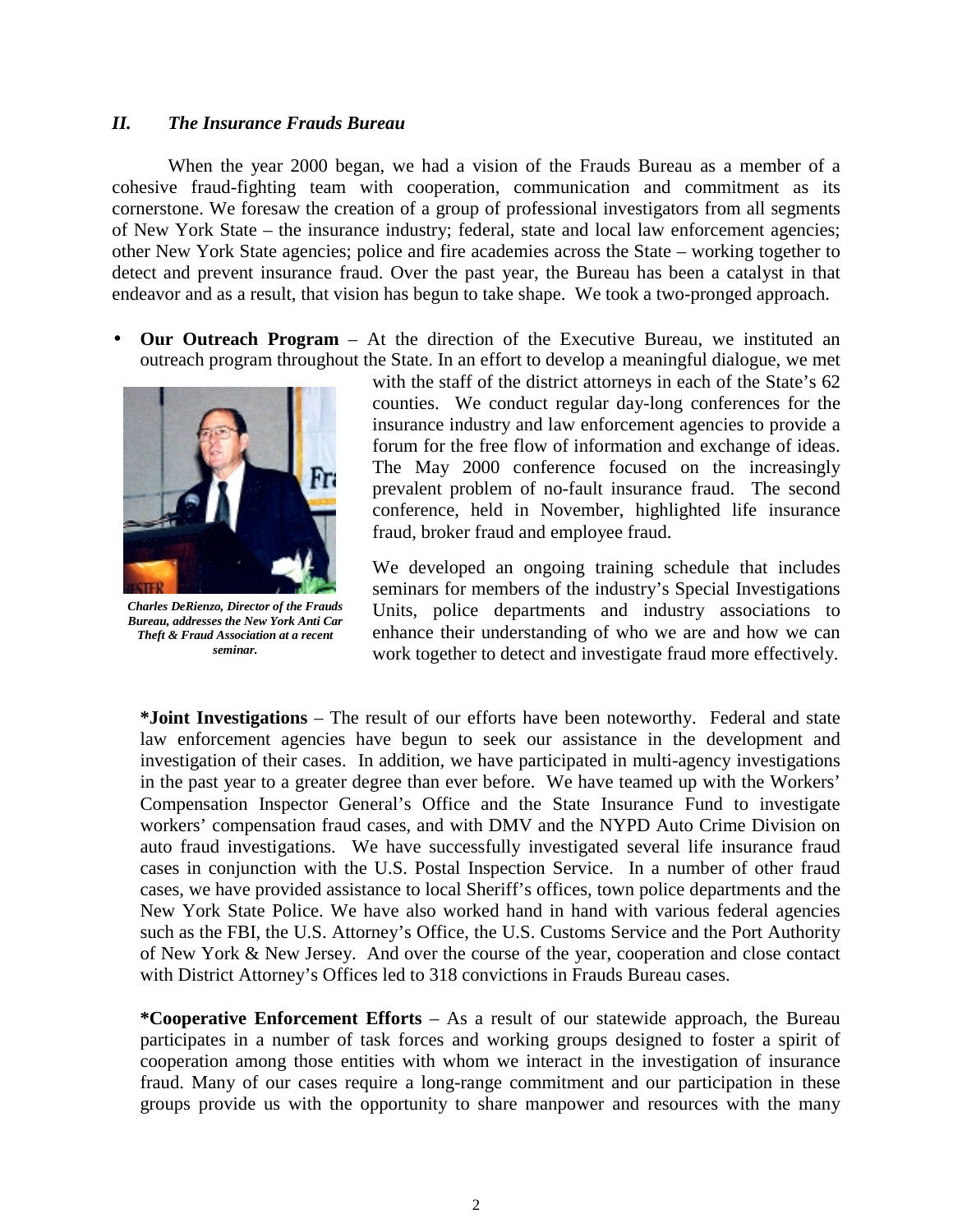agencies throughout New York State that have similar goals. For example, Frauds Bureau investigators are members of a newly established group – the Fraud Insurance Strike Team, or FIST – sponsored by the Onondaga County District Attorney's Office. This Strike Team also includes the State Insurance Fund and the Workers' Compensation Inspector General's Office. There are a number of other groups in which the Frauds Bureau participates with federal, state and local law enforcement agencies, such as:

The Western District of New York Health Care Task Force; The Capital District Health Care Fraud Working Group; The Northern District of New York Health Care Investigators' Group; and The Oneida County Arson Task Force/Strike Force.

The success we have experienced in multi-agency investigations leaves no doubt as to the value of such cooperative efforts.

 • **Data Sharing** – The second part of our strategy was a program aimed at taking advantage of the tools technology offers to detect fraud. Toward that end, we have initiated a coordinated valuable cross-references. Once a report has been transmitted, the Bureau's database system of data sharing. The Bureau's **Electronic Fraud Reporting System** was opened to the entire industry in March. The system allows insurers to submit data online, making fraud reporting more efficient and effective. But, perhaps more importantly, the system provides provides the insurer with information on all other reports that share information with the report just transmitted, *e.g.,* the same name and/or address of the suspect, the vehicle identification number (VIN) in cases of auto insurance fraud, or other matching data. Insurers can also access the details contained in these cross-reference reports and are provided with the name and telephone number of a contact person at any other company on the cross-reference list. The number of reports of suspected insurance fraud received by the Frauds Bureau reached 22,247 in 2000, up from 19,196 in 1999 and 21,170 the year before.

 system and view online pertinent information related to the accident. Comparison of the data report submitted to the insurer. The Bureau is currently meeting with the Department of be an invaluable asset in the investigation of cases where facilities begin operations, make a **\*No-Fault Fraud –** The Frauds Bureau has seen reports of no-fault insurance fraud increase from 489 in 1992 to 12,372 in 2000, now accounting for 56% of all reports of suspected fraud received by the Bureau. We are mounting an attack on no-fault fraud on a number of fronts. **1) NYPD Accident Report Database** – In an innovative program begun in 2000, the Bureau acquired direct access to the New York City Police Department's accident-report database. When an insurer reports an incident of suspected auto insurance fraud that occurred in the five boroughs of New York City, our investigators can access the NYPD will enable investigators to identify any discrepancies, *e.g.,* additional "victims" listed on the Motor Vehicles and the New York City Police Department to examine ways for insurers to gain more timely access to original accident report information. **2) Mine and exchange insurer data to more quickly identify medical mills** posing as legitimate medical providers. The Frauds Bureau has been supporting insurer efforts to collect such data through on-site review of medical facilities. A comprehensive industry-wide database would few million dollars, then move to a new location under a new name. **3) The Bureau supports a bill making it a crime for third parties, known as runners,** to recruit patients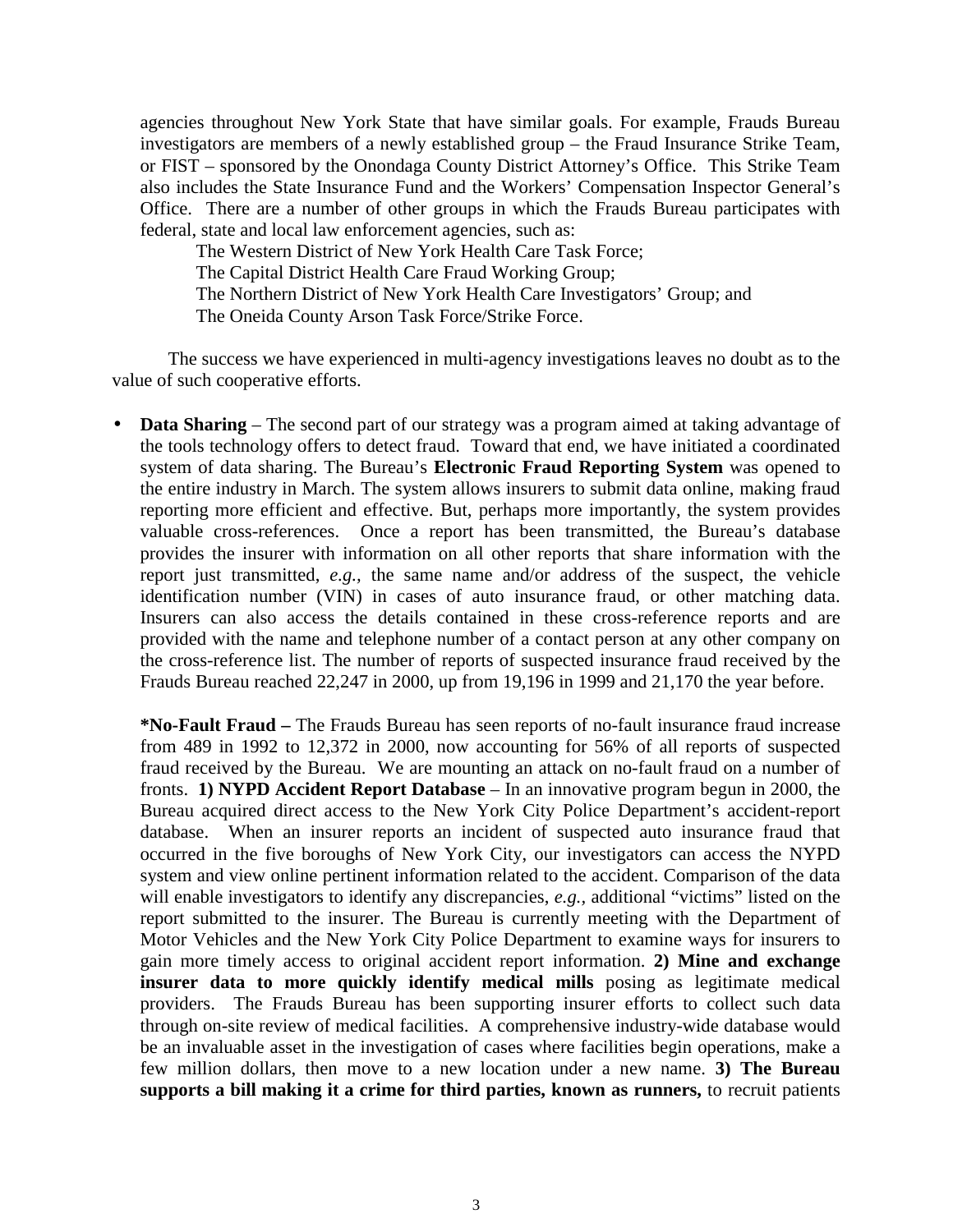<span id="page-7-0"></span>and clients for health care providers and attorneys involved in these insurance fraudulent medical facilities. Such providers then submit fraudulent insurance claims and the lawyers handle the lawsuits that result from staged accidents. Frauds Bureau investigations often lead to cappers and runners but currently there is no law under which charges can be brought against them. The Frauds Bureau supports legislation that would provide Bureau investigators, as well as prosecutors and other law enforcement agencies, with a means of holding these individuals accountable for these activities.

 has made workers' compensation fraud a priority, resulting in a number of successful sweeps **Tax and Finance's New Hires Registry** to determine if anyone collecting benefits for a total **\*Workers' Compensation Fraud –** Governor Pataki's landmark workers' compensation reform legislation in 1996 created the Workers' Compensation Inspector General's Office, as well as a Workers' Compensation Fraud Unit within the Frauds Bureau. The Frauds Bureau throughout the State in 2000. In all, 109 New York residents were arrested for scamming the workers' compensation system during the past year. Recently the Frauds Bureau teamed up with the State Insurance Fund and the Workers' Compensation Inspector General in using the latest innovations in high technology to combat fraud through the Workers' Compensation Board's new **FrAUD-I.T. program**. The program compares names stored in the Board's new statewide computer network with those found in the **New York State Department of**  disability is also reported as working during the same time period.

 sharing will be among the Bureau's top priorities in the coming year. We are committed to continuing our role as a team builder so that all members of the team are working toward the Enhancement of our outreach program and expansion of a systematic approach to data common goal of reducing insurance fraud and lowering insurance premiums for all New Yorkers.

#### *III. The Staff*

 police officers by the Bureau of Municipal Police of the New York State Department of Criminal All Frauds Bureau investigative staff participate in the Bureau's in-service training program. The program complies with the standards and curriculum established for professional Justice Services. Our investigators conform to and often exceed these high standards.

 Once on board, they must learn to use their investigative skills in the highly specialized field of Frauds Bureau investigators bring a wealth of law enforcement experience to the Bureau. insurance fraud. Towards that end, our investigators must become familiar with the Insurance Law, the Penal Law, the Criminal Procedure Law and other relevant laws and regulations. In addition, they must keep informed about all changes in these laws that may affect the proper performance of their duties. Training also covers computer technology, writing skills and supervisory techniques.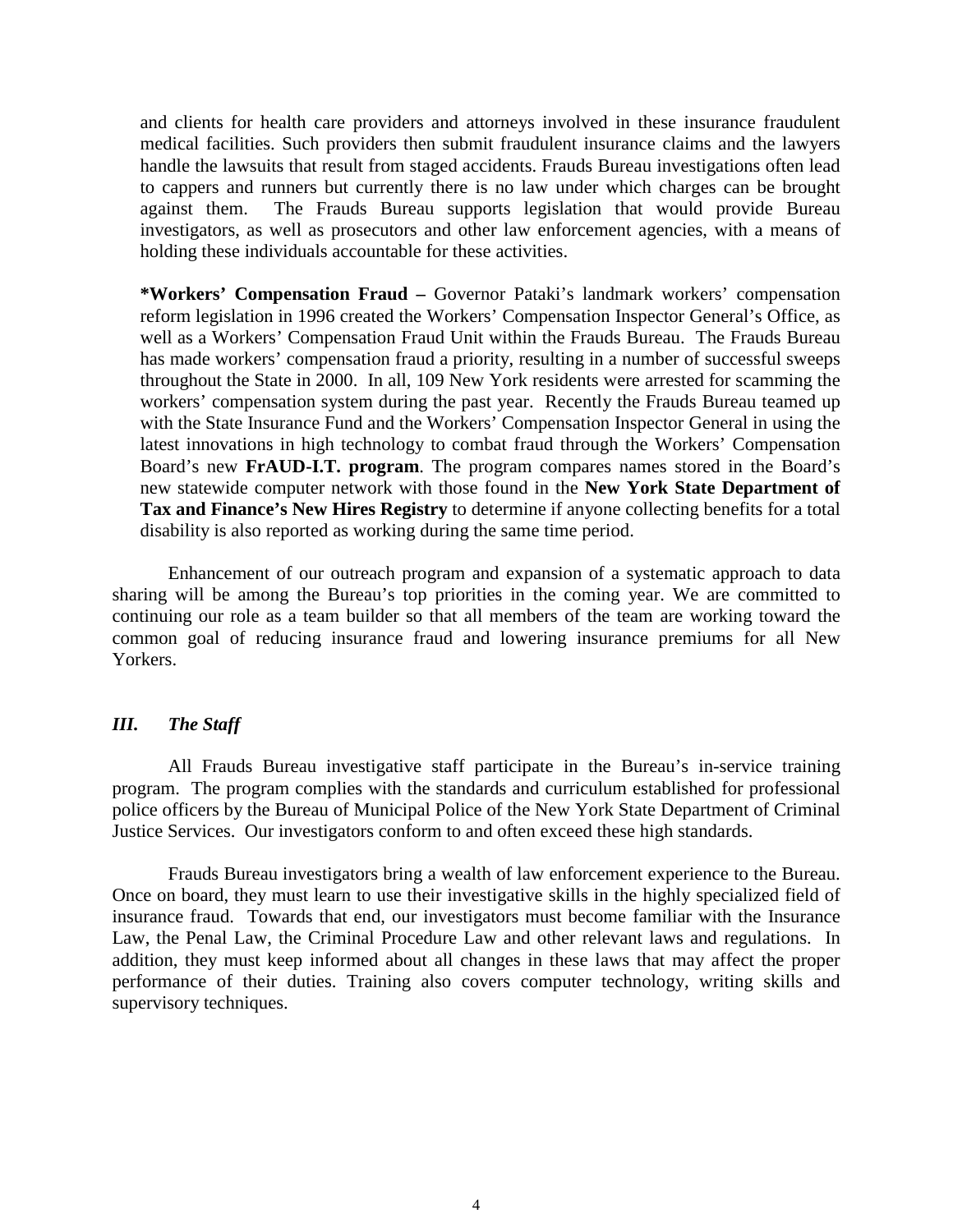<span id="page-8-0"></span> carrying and using firearms in the course of public Frauds Bureau investigators are designated "peace officers," and as such, they can carry firearms, assist in the execution of search warrants and make arrests. Annual certification in firearms proficiency is required by the Department of Criminal Justice Services. However, all Frauds Bureau investigators are required to recertify semi-annually. This requirement is an indication of the importance to which we assign the responsibility of service. In addition, investigators must observe the guidelines for the use of firearms established by the New York City Police Department.



*Frauds Bureau investigators hone their skills at the firing range.* 

 Frauds Bureau staff also participates in many training and continuing education courses sponsored by outside vendors such as John Jay College, the National Association of Insurance Commissioners and the American Management Association. These courses cover subjects such as arson detection, auto theft investigation, and tools and techniques for working with other state fraud bureaus. The Frauds Bureau's training program, provided both in-house and through outside sponsors, is both comprehensive and well rounded and ensures that our investigators remain at the top of their game.

#### *IV. The Year in Review*

#### **A. Investigations**

Of the 22,247 fraud reports received by the Bureau in 2000, 22,237 were received from licensees required to submit such reports to the Department and 10 were from other sources such as consumers and anonymous tips. A total of 1,004 new investigations were opened during the year, while numerous investigations continued in cases pending from prior years.

The new investigations led to the referral of 239 cases to prosecutorial agencies for criminal prosecution and 84 for civil settlement or referral to the Department's Office of General Council for civil proceedings. A comparison of the number of frauds reports received and investigations initiated from 1995 through 2000 appears in the Appendices.

#### **B. Arrests and Prosecutions**

 nearly 30%. The number of arrests chalked up in 2000 establishes a new record for the Bureau The Frauds Bureau participated in investigations leading to the arrests of 503 individuals for insurance fraud and related crimes during 2000, surpassing last year's performance of 390 by and represents an increase of 337% since the beginning of the Pataki Administration. Criminal convictions obtained by prosecutors in Frauds Bureau cases are also at an all-time high, reaching 318 in 2000, far outpacing last year's total of 194. In addition, 330 individuals were sentenced in connection with Frauds Bureau cases.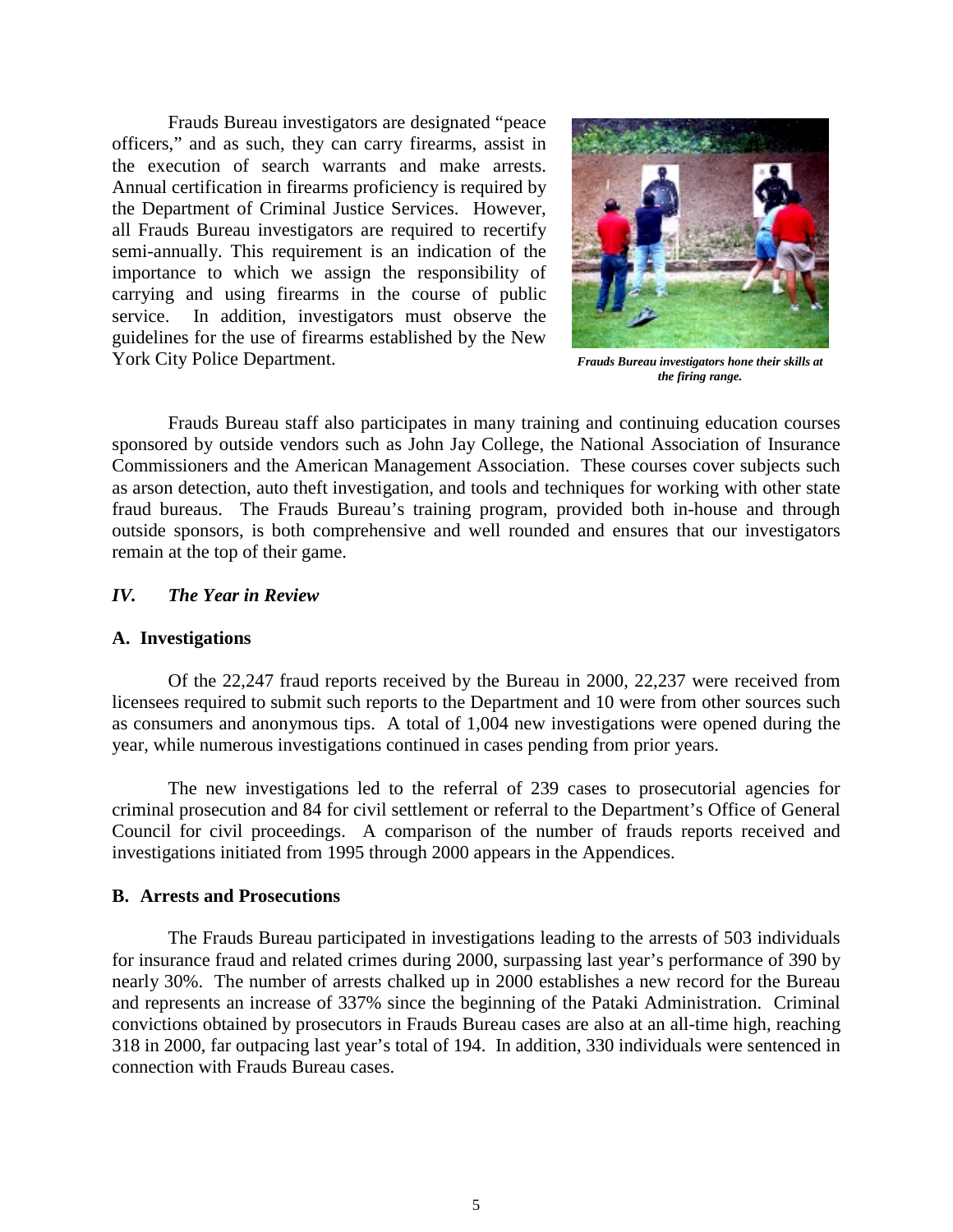<span id="page-9-0"></span>Frauds Bureau activities resulted in stiff fines levied against 72 individuals in 2000. These individuals were sentenced to more the \$1 million in court-ordered restitution. In 42 cases, individuals made voluntary restitution to insurers totaling an additional \$ 658,771. In another 41 instances, insurers were able to achieve savings of more that \$2.8 million in connection with fraudulent claims under investigation by the Bureau.

 open lines of communication in all segments of the fraud-fighting community. These efforts The solid support of the Governor and the Legislature has enabled us to forge ties and have contributed in large measure to the Bureau's accomplishments during the past year.

#### **C. Major Cases**

The Frauds Bureau was involved in several major investigations during 2000. In addition, a number of fraud sweeps conducted both upstate and downstate were an unqualified success. Here are brief summaries of some of the cases that contributed to the significant yearto-year increase in the number of arrests.

#### **January**

#### **DAY-LONG SWEEP NABS 14**

 workers' compensation benefits, as well as others attempting to defraud the insurance • A statewide effort led to the arrests of 14 people during a day-long sweep in Onondaga County on 1/25/00 that targeted individuals who were charged with fraudulently collecting system. The Frauds Bureau conducted the sweep in conjunction with the Workers' Compensation Inspector General's Office and state and local law enforcement agencies in the Syracuse area. Among those arrested was an upstate resident who allegedly forged and cashed his father's bi-weekly benefit checks for almost a year after the father's death. Also arrested was a woman who had been collecting workers' compensation benefits since 1994 when in fact she was self-employed as a masseuse. 100% of these arrests have resulted in conviction.

### **STING OPERATION NETS GAMBINO CRIME FIGURES**

 numbers. During the year-long operation, undercover investigators set up a bogus scrap • A joint investigation by the Frauds Bureau, the New York City Police Department Auto Crime Division and the Queens District Attorney's Office led to the arrest and indictment on  $1/25/00$  of Carmine Agnello – a member of the Gambino crime family – three of his associates, and the company they owned, on charges of enterprise corruption under New York State's Organized Crime Control Act. The indictment charged that Agnello – son-inlaw of John Gotti – and his cohorts used extortion, arson and threats to control the lucrative scrap metal industry in Willets Point, Queens. The repair shops and scrap yards located throughout this area deal in stolen cars on their way to export, as well as those destined to be stripped for parts and the shells shredded for scrap. Forty-eight other individuals were also arrested in this case on charges of various auto-related crimes such as insurance fraud, criminal possession of stolen property and illegal possession of vehicle identification metal business that was used to gather the evidence that led to the arrests. These arrests struck a major blow to the domination of this industry by organized crime.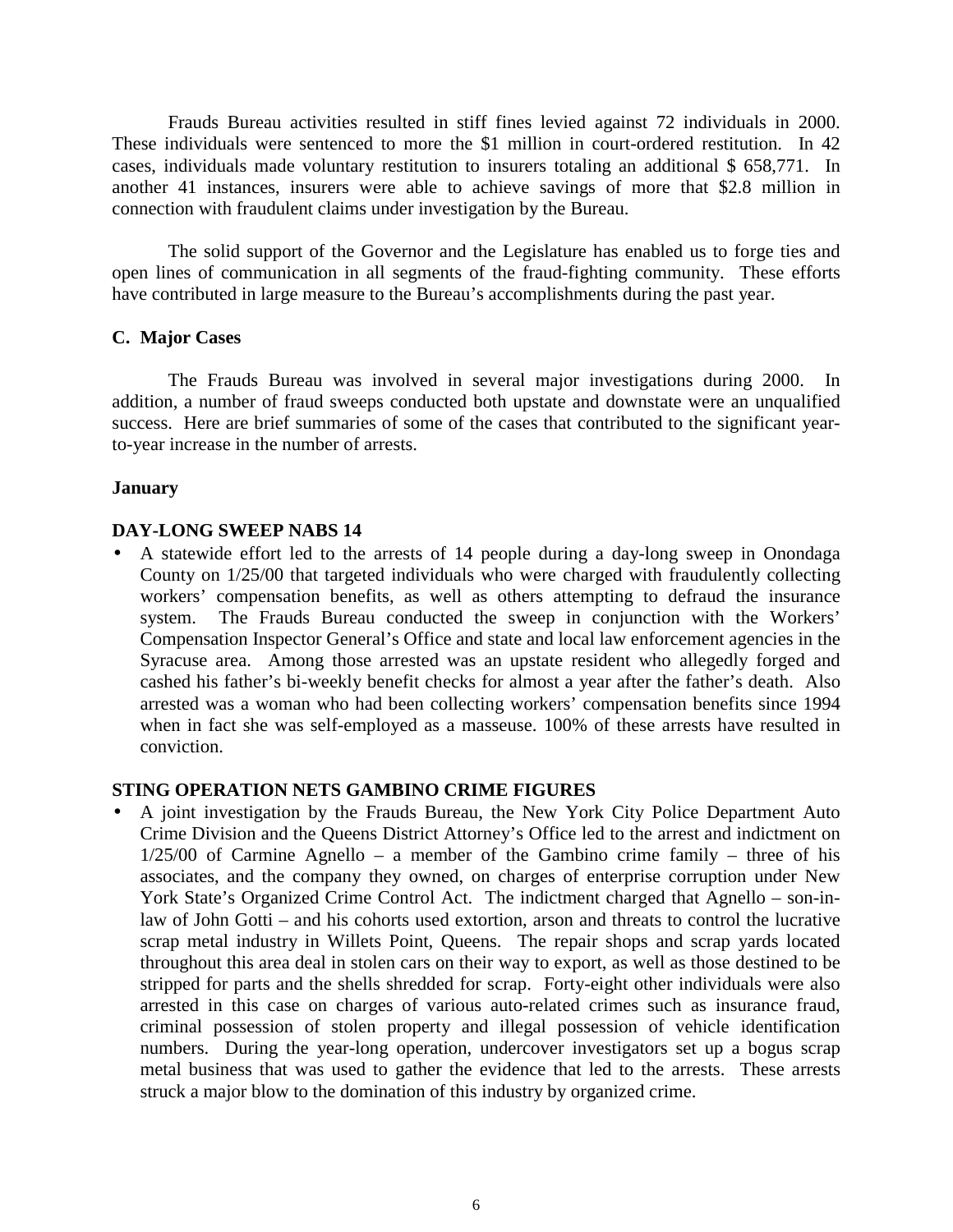# **February**

# **AUTO "GIVE UP"**

 • A two-year sting operation by the Frauds Bureau and the New York City Police Department Auto Crime Division (that together make up the Joint Auto Larceny Task Force) led to the arrest on 2/2/00 of a Bronx woman accused of insurance fraud, grand larceny and false instrument for filing. She allegedly "gave up" her 1998 Ford Windstar to undercover officers on 7/10/99, subsequently reported it stolen and collected more than \$17,000 from Allstate Insurance Company.

# **PAIR CHEATS 16 INSURERS**

 million in premiums. The two set up bogus corporations in order to secure lower insurance • As a result of a three-year investigation conducted by the Frauds Bureau, the National Insurance Crime Bureau and the Nassau County District Attorney's Office, two business partners were arrested in a scheme to defraud 16 insurance companies of more than \$1 premiums on vehicles used in their car rental fleet. After the corporations were set up, mail drops were used throughout the tri-state area to re-register the vehicles to hide their true purpose.

# **March**

# **SENTENCING IN WORKERS' COMPENSATION FRAUD CASE**

• Ulice Chaney was sentenced on  $3/10/00$  in Monroe County Court to five years probation and ordered to pay \$47,396 in restitution to Eastman Kodak. Chaney had pled guilty to insurance fraud in the  $3<sup>rd</sup>$  degree on 1/10/00. Chaney was injured on the job in 1991 while employed by Kodak and subsequently filed for workers' compensation benefits. However, based on a tip to Kodak, an investigation was initiated by the Frauds Bureau, the Workers' Compensation Inspector General's Office and the Rochester Police Department. The investigation revealed that Chaney was employed from 10/94 to 6/97 delivering newspapers using his son's name. During that time, he collected \$47,396 in workers' compensation benefits to which he was not entitled.

# **MEDICAL FRAUD**

The defendant in this case, while employed at a Manhattan physician's office, allegedly submitted fraudulent claims to Oxford Health Plan and received benefits totaling more than \$5,000 for medical services she never received. An joint investigation by the Frauds Bureau and the New York City Police Department resulted in her arrest on 3/20/00.

# **April**

# **WATERLOO PARENTS USED CHILDREN TO DEFRAUD INSURER**

• As a result of an investigation by the Frauds Bureau and the New York State Police, with the assistance of the Workers' Compensation Inspector General's Office, a Waterloo couple was arrested on 4/3/00 and charged with five counts of insurance fraud. The charges allege that the couple directed two of their children to fake soft-tissue injuries in order to receive insurance benefits. The parents allegedly took the children to local emergency rooms where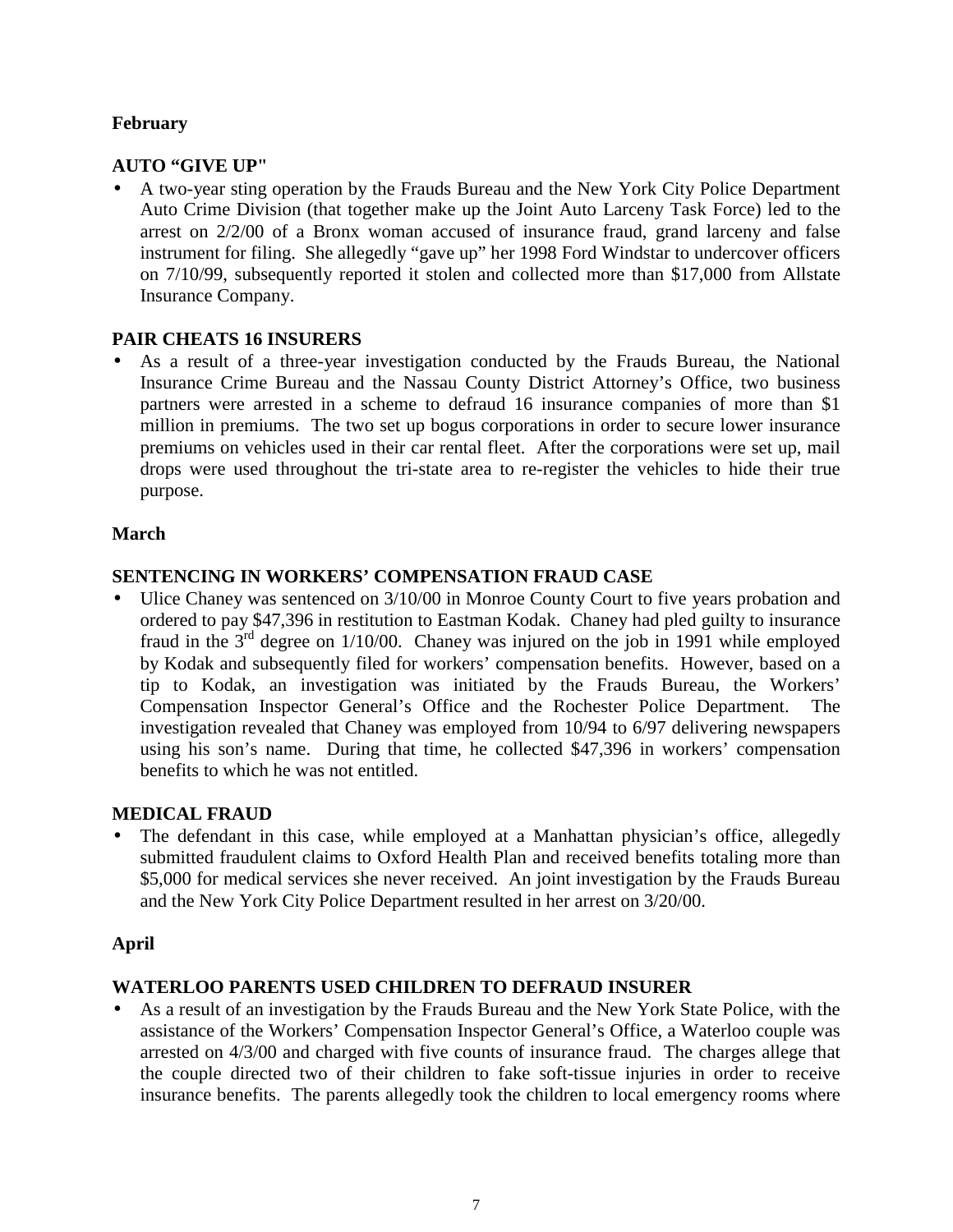emergency room visit. Ten days later, the children, a boy aged 16 and a girl aged 17, were the children falsely claimed to have suffered injuries in various accidents around their home. The parents received more than \$700 in benefits for these treatments, which were covered under both their health insurance plan, and an accident policy that paid a fixed amount per arrested and charged with insurance fraud for their part in the scheme. At the same time, the parents were brought up on additional charges that included endangering the welfare of a child for soliciting their children to engage in illegal activity.

# **GUILTY PLEA IN CEREBRAL PALSY TRANSPORT CASE**

\$35,000 to the insurers for United Cerebral Palsy of New York State's transportation arm, • An investigation conducted by the Frauds Bureau, the Richmond County District Attorney's Office and CNA Insurance led to the arrest of Anthony Callicchio, a Queens auto glass repair shop owner on 4/18/00 on charges of bilking one of New York City's largest not-for-profit organizations. Callicchio was charged with submitting fraudulent repair claims totaling Cerebral Palsy Transport (CPT). Callicchio, a vendor for CPT, used access to vehicle and insurance information to submit phony claims directly to CNA Insurance for windshield and side window replacement in CPT busses and vans. He pled guilty and was sentenced on 6/5/00 to three years probation and ordered to make full restitution. Callicchio was sentenced to pay \$20,000 in restitution immediately and the balance over his three-year probation period.

#### **May**

#### **ANOTHER GAMBINO CRIME FAMILY ASSOCIATE CAUGHT**

 associate and confidante of Carmine Agnello who was arrested in January. In this case, the In an offshoot of the Carmine Agnello case, the Frauds Bureau assisted in the arrests on 5/16/00 of 22 people, including Charles Marino, Mark Weiss and Craig Persico, three main suspects in the operation of an auto crime ring in Queens. Marino is a Gambino crime family Frauds Bureau was contacted more than a year earlier by the New York City Policy Department Auto Crime Division to assist in the undercover investigation. Detectives from the Auto Crime Division operated a phony chop shop to catch car owners who sold their cars and then fraudulently reported them stolen. The arrests put an end to this crime ring and resulted in the recovery of \$1 million in vehicles and parts.

#### **SWEEP YIELDS 11**

 flagman at a construction site. He filed a workers' compensation claim stating he was struck • A joint investigation by the Frauds Bureau, the Nassau County District Attorney's Office, the State Insurance Fund, the State Police, the Workers' Compensation Inspector General's Office, the U.S. Postal Inspection Service, and the National Insurance Crime Bureau resulted in the arrests of 11 individuals on charges involving theft of workers' compensation benefits, fraudulent claims to a medical insurance company, phony accident claims, and inflated burglary and false theft claims. Among those arrested was a Freeport man employed as a by a vehicle while directing traffic at the site. He submitted numerous documents claiming he was totally disabled and unable to work. Despite his sworn statements that he was not employed, he was caught on videotape working as a scuba diver. A Syosset resident, also arrested in the sweep, was accused of collecting nearly \$30,000 by submitting false claims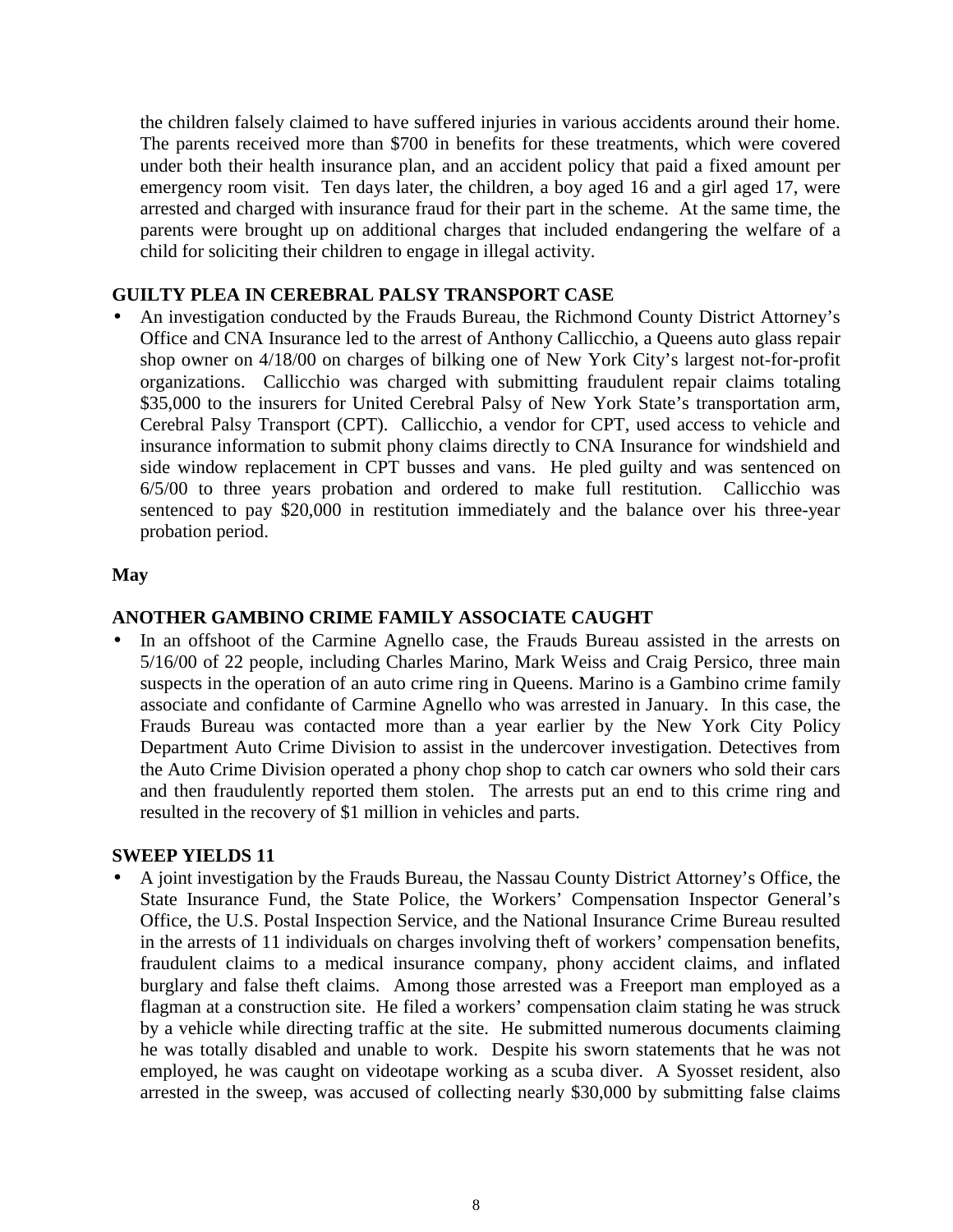for various medical procedures and doctor visits that never took place. In another of the cases, two defendants were accused of engaging in a scheme to defraud several insurance companies. They allegedly filed numerous reports for damage and theft to their respective vehicles, using the same invoices and receipts each time.

# **June**

# **OPERATION GOLDBRICK II NETS 17**

 6/20/00 and 6/22/00. These 17 defendants were receiving workers' compensation benefits • A six-month investigation yielded 17 arrests in a Long Island sweep conducted between under false pretenses. Investigators used videotape surveillance to collect evidence which showed that one of the defendants was employed as a topless dancer at a local club. The defendants in other cases were shown performing heavy lifting and construction work, while claiming that their injuries prevented them from working. Operation Goldbrick II was conducted jointly by the Frauds Bureau, the Suffolk County District Attorney's Office, the State Insurance Fund, the Workers' Compensation Board and the National Insurance Crime Bureau.

# **FRAUDULENT DEATH CLAIMS TOTAL CLOSE TO \$3 MILLION**

 insurers that had issued the policies, indicating that the policyholder had died in an records in Haiti confirming the death. Investigators from the Frauds Bureau and the Staten • The charges in this case allege that the defendant purchased several insurance policies on his own life, naming as beneficiary a person with the same surname who he claimed was his brother. The defendant, falsely representing himself as his brother, submitted claims to the automobile accident in Haiti. The defendant submitted a false death certificate and police report. However, the insurance companies were unable to find any police reports or hospital Island District Attorney's Office conducted the investigation that led to the arrest of this defendant on 6/20/00. Whether the two men knew one another is not clear but the man purported to be the brother was not charged.

#### **STING TARGETS INSURANCE "GIVE UPs"**

• An undercover sting investigation led to the arrests on 6/14/00 of 18 people for allegedly claiming that their cars were stolen when in fact they had given them up to a chop shop for dismantling. The chop shop was run by members of the New York City Police Department Auto Crime Division who conducted the investigation jointly with the Department's Frauds Bureau and the Queens District Attorney's Office. Ten insurers were defrauded of more than \$260,000 in this scheme which was part of a larger investigation that resulted in the arrest in January of Carmine Agnello, a member of the Gambino organized crime family.

#### **July**

#### **PHONY COSMETIC SURGEON CONVICTED OF INSURANCE FRAUD**

• Sonia Lafontaine, who performed dozens of procedures without any medical training, was convicted of 17 counts of insurance fraud on 7/13/00. In a clinic she operated in Manhattan with her husband, Lafontaine used crude equipment to perform cosmetic surgeries, according to several of her patients who testified at her trial. In January 1998, one of her patients died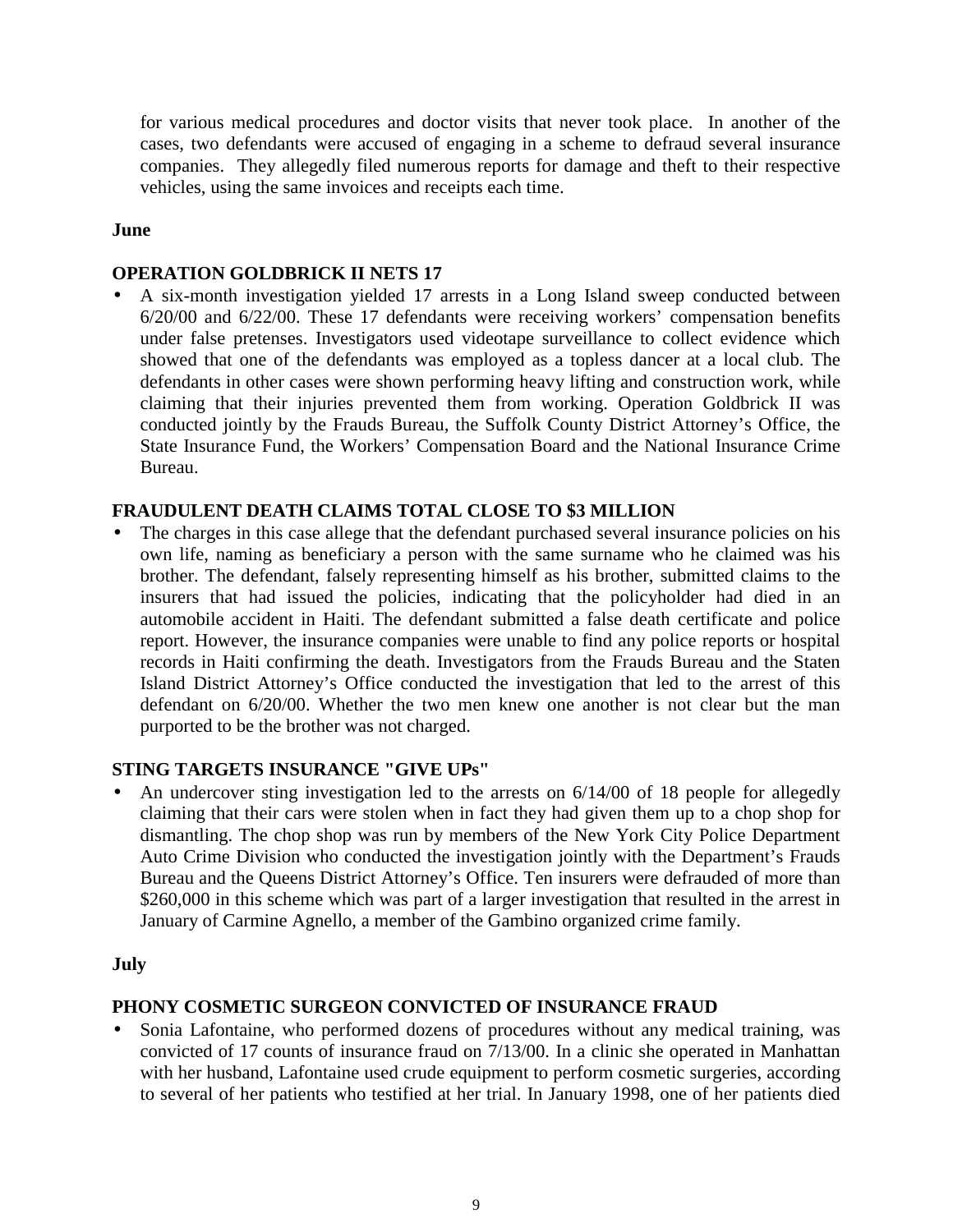<span id="page-13-0"></span>during liposuction. The anesthesiologist used for this procedure had had her license suspended because of an addiction to morphine. Lafontaine defrauded insurers into paying for cosmetic procedures that weren't covered by falsely billing for procedures that were covered. An investigation by the Frauds Bureau and the Manhattan U.S. Attorney's Office led to Lafontaine's arrest in March 1998. At that time, the clinic was shut down and the New York State Health Department pulled the licenses of four doctors who were also involved in the scam. These doctors received kickbacks for signing phony medical bills. Lafontaine has been in prison for months for allegedly trying to bribe a witness in the case. Her husband fled to Canada and is now a fugitive.

#### **INVESTIGATION NABS UNLIKELY TRIO**

• A dancer, a construction worker, and the owner of an auto body shop, working in concert, allegedly were involved in an auto accident in front of the auto body shop. The construction worker was supposedly driving a vehicle that went out of control and crashed into two parked cars and a tow truck owned by the body shop. However, since his driver's license had been suspended, the dancer claimed that she was driving when the car went out of control. In reality, the accident was staged and the story was fabricated in order for the owner of the body shop to file claims in the amount of \$29,000 for damages. However, the claims were not paid. The dancer and the construction worker were arrested on 7/13/00 for their part in the scheme. The shop owner was arrested on 6/27/00. An investigation by the Frauds Bureau and the Suffolk County Police Department led to the arrests..

#### **August**

#### **MAJOR PLAYER IN STOLEN JETSKI FRAUD SCAM SENTENCED**

 obtain financing and insurance. These very favorable arrangements made it relatively easy the money to pay off their loans and make a little profit from the fee paid to them by Aiello • Kim Aiello Jr., who played a major role in a stolen jetski distribution network in Queens, was sentenced in Queens County Court on September 7, 2000 to 1-3 years in prison. Aiello, 22 years old, lives in Mill Basin, Brooklyn. A major investigation involving the Frauds Bureau, the Queens District Attorney's Office, the New York City Police Department, the FBI, the U.S. Postal Inspection Service, the United States Customs Service and the Port Authority of New York and New Jersey led to the arrest and indictment of 55 individuals in December 1999 in connection with the operation of a stolen jetski distribution network. Manufacturers typically sell jetskis at the New York Boat Show in January on terms that require no down payment and no other payments until September. The manufacturers also help purchasers for Aiello to recruit people willing to claim at the end of the summer that their jetskis had been stolen. It spared the owners the expense of storing the jetskis over the winter, gave them and his crew of thieves. With the assistance of the owners of a recreational vehicle dealership in Queens, Aiello and his associates arranged to have the jetskis shipped to a similar dealership in Puerto Rico.

#### **BRONX SWEEP NETS SEVEN**

• A joint investigation conducted by the Frauds Bureau, the Bronx District Attorney's Office and the Workers' Compensation Inspector General led to the arrest of seven individuals on 8/18/00 on unrelated insurance fraud charges totaling nearly \$271,000. Among the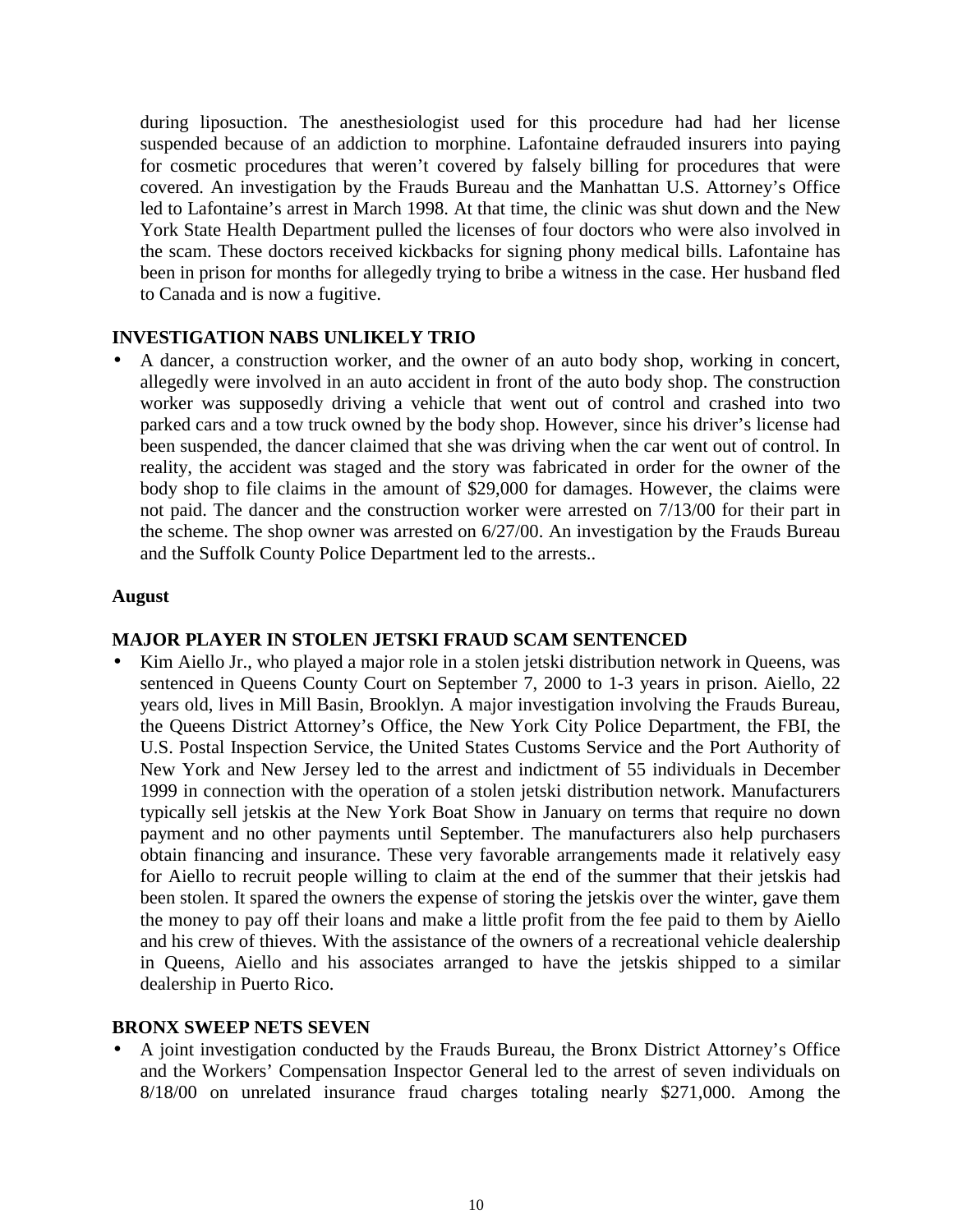allegedly entered the doctor's office before 9 a.m. and worked all day laying carpet, leaving other crimes for allegedly collecting workers' compensation benefits to which they were not defendants was a medical doctor accused of certifying that a patient was totally disabled so the patient could collect disability benefits. Subsequently, the doctor allegedly hired the patient to lay carpet in his Bronx office. The patient, a Yonkers resident, allegedly collected over \$4,100 in disability benefits between June and October 1998. While under surveillance on 4/27/99, he was observed removing tools and other work equipment from his car. He about 7 p.m. that evening. The five other defendants were charged with insurance fraud and entitled.

# **September**

# **GUILTY PLEAS IN TWO FRAUD CASES**

- employed wallpaper hanger altered certificates of insurance to indicate that he had workers' compensation and other insurance coverages when in fact he had none. He submitted the • On 9/7/00, Stephen T. Maimone of Pittsford, New York pled guilty to criminal possession of a forged instrument in the 3rd degree. On three occasions from 1996 to 1999, this selfcertificates of insurance to a contractor in order to obtain work on various projects without securing the appropriate insurance. His arrest on 8/2/00 was the result of an investigation conducted by the Frauds Bureau and the Monroe County District Attorney's Office. On 11/29, he was sentenced to a stiff fine of \$1,000 plus a \$110 surcharge and three years probation.
- Scott Zatley of Binghamton pled guilty to criminal solicitation in the  $5<sup>th</sup>$  degree and was sentenced to a one-year conditional discharge and restitution of \$1,500 to USAA Insurance Company. Zatley, the owner of Disaster Kleen Up, was hired by USAA to clean up medical waste from the property of one of the insurer's policyholders. Zatley billed USAA and the insurer issued a check for \$1,500 that required the signature of both Zatley and the policyholder. When the policyholder refused to sign the check because of dissatisfaction with the work, Zatley forged the policyholder's name. The investigation was conducted by the Frauds Bureau and the Broome County District Attorney's Office.

# **ONONDAGA COUNTY SWEEP NETS 20 SUSPECTS**

A joint investigation conducted by the Frauds Bureau, the State Insurance Fund, the Workers' Compensation Inspector General's Office and the Onondaga County District Attorney's Office culminated in the arrest of 20 individuals on 9/19-9/20/00. The majority of the arrests involved allegations of workers' compensation fraud. Among those arrested were the following:

- • Two owners of a small business in Syracuse were charged with conspiring to conceal from an inspector from the Workers' Compensation Board that one of their employees actually worked for them. The employee, who collected \$12,380 in workers' compensation benefits over the period of his employment, deceived his insurer about his ability to work.
- falsely informing a Workers' Compensation Board inspector that the bartender was not in his In a similar case, a woman while employed as a bartender collected \$1,525 in lost wage benefits to which she was not entitled. The owner of the bar, also arrested, is charged with employ.
- One defendant was charged with impersonating his brother, a workers' compensation claimant, in order to obtain prescription drug benefits from the State Insurance Fund.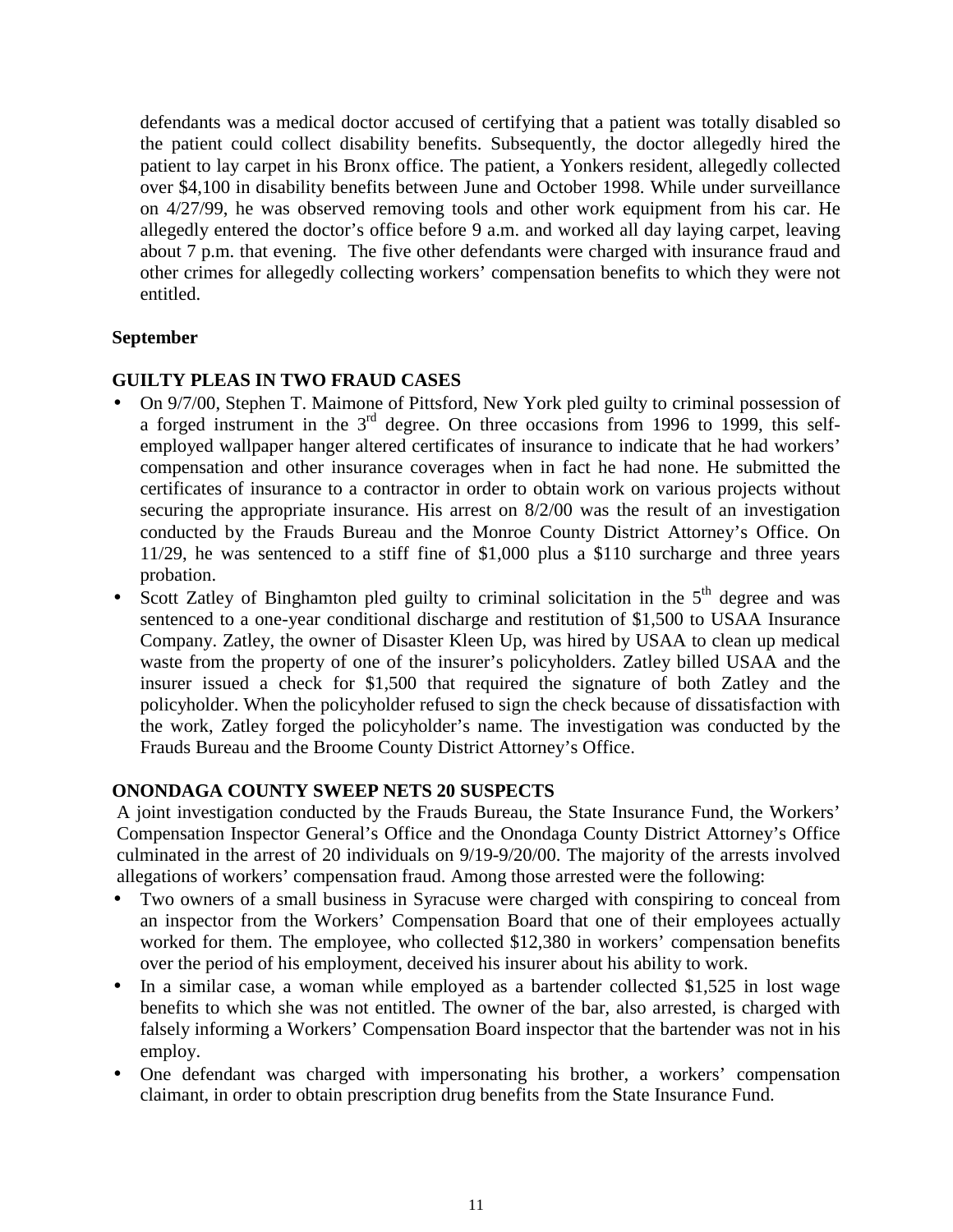- A Syracuse woman was charged with insurance fraud and grand larceny for damages to her car following an accident she claimed occurred on 9/25/99, one day after she had obtained insurance coverage. State Police records indicate that the accident occurred on 9/23/00, the day before the coverage took effect.
- In addition, 13 other suspects arrested in the sweep allegedly collected more that \$90,000 in workers' compensation benefits, while claiming to be unable to work. However, they were all employed in various jobs ranging from construction worker to taxi driver to a baker of apple pies that were sold at the Lafayette Apple Festival.

# **October**

# **GUILTY AS CHARGED**

 policy, to use built-up dividends, or to cash in the policy for the surrender value, with the and Lorenc pocketed the money. In other instances, Lorenc initiated the loan or surrender • Brian Lorenc, a former MetLife insurance agent, pled guilty on October 27, 2000 to grand larceny in the  $3<sup>rd</sup>$  degree and scheme to defraud in the  $1<sup>st</sup>$  degree. After receiving a complaint from MetLife, the Frauds Bureau initiated an investigation that revealed that between 1993 and 1999, Lorenc defrauded eight MetLife policyholders of nearly \$93,000. In some cases, Lorenc contacted the policyholders and persuaded them to take a loan on their existing monies to be used to purchase other policies. Of course, new policies were never purchased without the knowledge or consent of the policyholders. When these policyholders received the checks from MetLife and questioned Lorenc about them, he informed the policyholders that there had been an error and that he would return the checks to MetLife. Again, he pocketed the money. MetLife has repaid all of the victims in this scheme. Lorenc has paid approximately \$25,000 in restitution thus far and will repay the remaining amount before his February 2, 2001 sentencing date.

# **HIS HOME IS NOT A CASTLE**

• On October 20, 2000, Emy David Okagbue-Ojekwe, who had claimed to be a Nigerian prince, was sentenced to seven years and three months in prison. Earlier this year, Okagbue-Ojekwe was convicted of five counts of mail fraud in a scheme to defraud a number of insurers of \$4.7 million in death benefit claims. Okagbue-Ojekwe reported that his twin brother, Harris E. Davis, had died in an auto accident in Nigeria in 1999. However, evidence uncovered during an investigation by the Frauds Bureau and the U.S. Postal Inspection Service showed that the twin brother never existed and that Harris E. Davis was in reality one of Okagbue-Ojekwe's 30 aliases.

#### **LIFE AFTER DEATH**

 insurance company. The claim stated that the defendant's father had died on 1/23/97 in the • The defendant in this case allegedly submitted a fraudulent claim for \$225,000 to a life Dominican Republic. An investigation conducted by the Frauds Bureau and the Bronx District Attorney's Office revealed that both the police report and the death certificate were bogus. The investigators further learned that the defendant's father is alive and well and became a naturalized citizen of the U.S. on 5/15/99.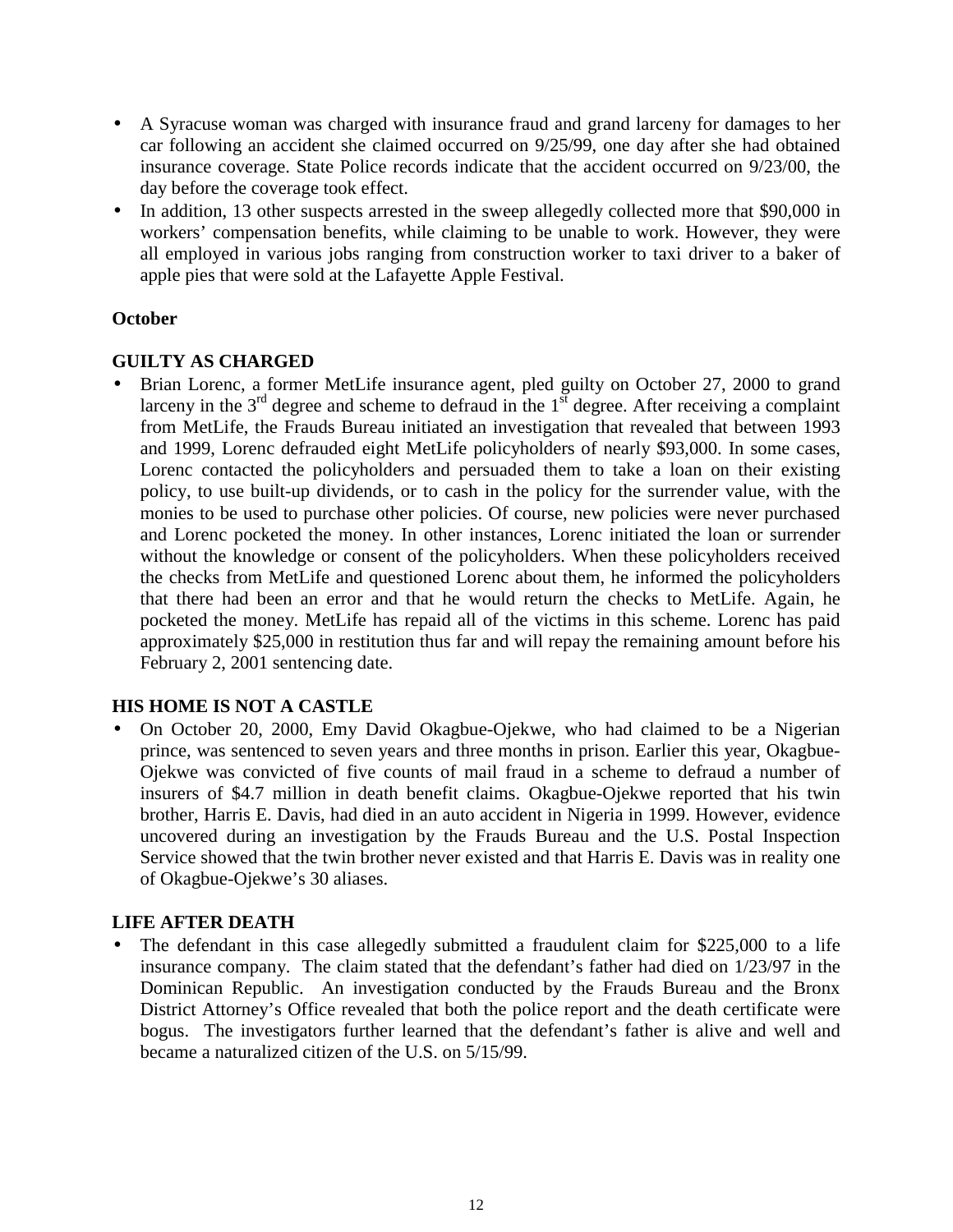#### **November**

#### **QUEENS AUTO THEFT RING ROUNDED UP**

 the operation of a multi-million dollar auto theft, dismantling and stolen parts ring operating "cutters," to steal cars for the requested parts. The stolen cars were then dismantled and the • A fraud sweep conducted on 11/21/00 led to the arrests of 17 individuals in connection with in Queens and Brooklyn. Six of the defendants were charged under New York State's Organized Crime Control Act with operating a criminal enterprise. These six defendants and 11 others were also charged with grand larceny, criminal possession of stolen property and unlawful dismantling, among other crimes. Four additional arrests have subsequently been made in this case**.** According to the charges, the manager and operator of the ring would receive orders for specific auto parts from body shop owners. The manager would then allegedly give orders to various thieves, called "steal men," and dismantlers, known as parts shipped to the auto body shops that had ordered them. The ring manager also faces charges in an alleged arson in Brooklyn and an alleged shooting up of a building in revenge for the theft of a motorcycle. A ten-month investigation conducted by the Frauds Bureau, the New York City Police Department Auto Crime Division, and the Queens District Attorney's Office led to the arrests. The Hartford Insurance Company provided funding and investigative assistance.

#### **MAJOR CRACKDOWN ON NO-FAULT FRAUD IN NEW YORK CITY AREA**

 their innocent victims. The other six accidents involved cars owned or insured by members of the ring who hit each other. The recruiters would then send the drivers who had initiated In what is being called the biggest-ever crackdown on no-fault auto insurance fraud in the New York City Area, 53 defendants were charged on 11/16/00 for their participation in a scheme that purposely staged at least 27 auto accidents in Brooklyn, Queens, Manhattan, and Hempstead, Long Island since 1996. According to the criminal complaint, owners and managers of medical clinics paid "runners" to recruit drivers to cause accidents and others who agreed to be passengers. In 21 of the 27 staged accidents, these drivers allegedly targeted vulnerable drivers such as women alone, women with children and the elderly as the accidents and their passengers to the medical clinics owned and managed by the individuals who had hired the recruiters in the first place. The passengers falsely claimed multiple injuries and sought payment for services that either were not necessary or were never provided. Of the 53 indicted, 29 have been arrested, including one ring member who acted as a passenger in an accident and sued himself under an alias as the owner of the auto used to cause the accident. This investigation is ongoing and more arrests are anticipated. The indictment and subsequent arrests were the result of a multi-agency investigation conducted by the Frauds Bureau, the U.S. Postal Inspection Service, the U.S. Attorney's Office and the FBI.

#### **December**

#### **WHO NEEDS GOLF CLUBS?**

• A joint investigation by the Frauds Bureau and the Herkimer County District Attorney's Office brought about the arrest on 12/6/00 of an upstate laborer on charges of criminal possession of a forged instrument in the  $2<sup>nd</sup>$  degree and insurance fraud in the  $4<sup>th</sup>$  degree. The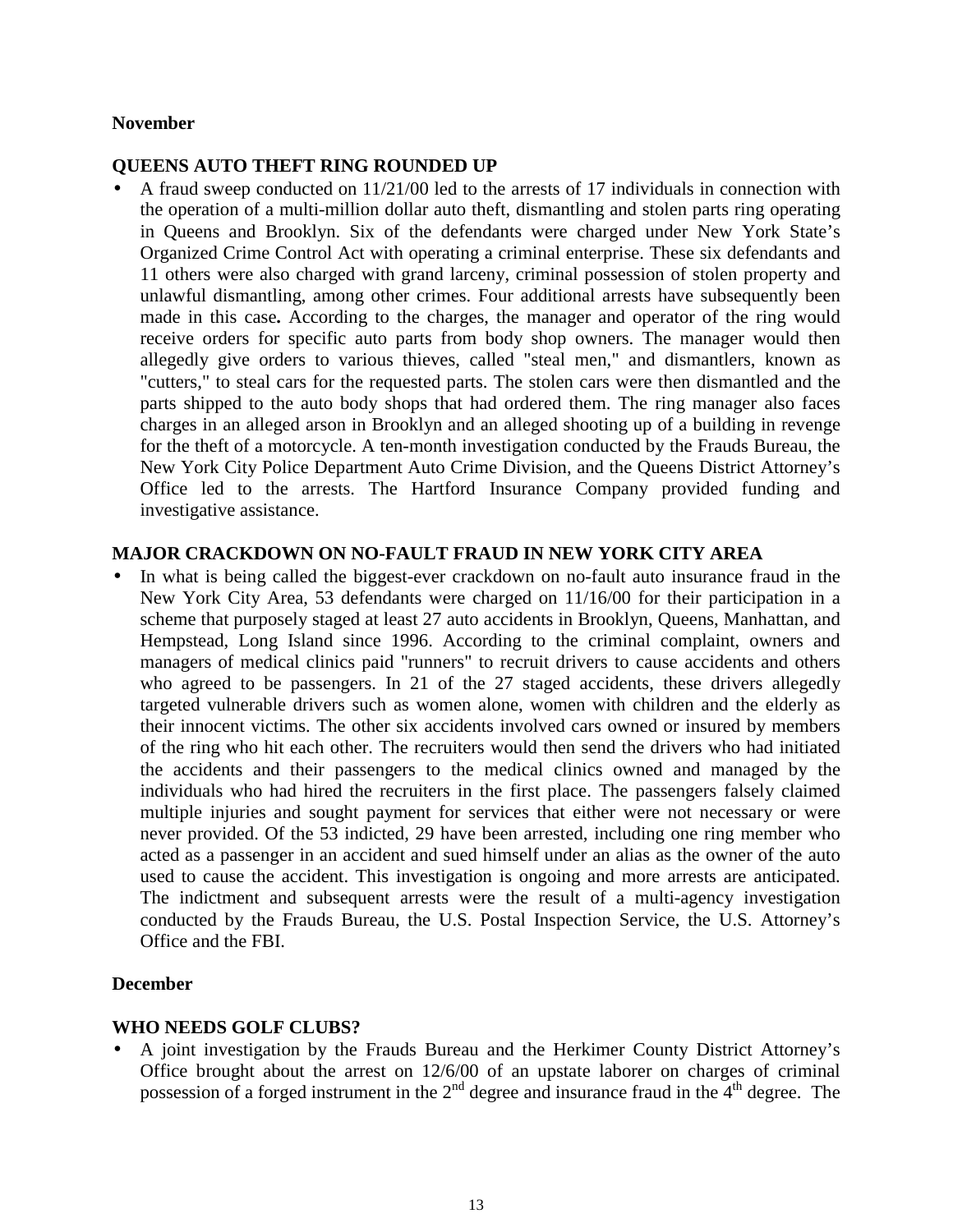<span id="page-17-0"></span> man submitted a claim to his homeowners insurer stating that golf clubs had been stolen from clubs. However, evidence uncovered during the investigation alleges that the receipt was the rear of his truck. He subsequently submitted a receipt as proof of replacement of the golf forged.

#### **DUAL PERSONALITY**

• On 12/5/00, the defendant in this case was arrested and charged with submitting a fraudulent claim for \$500,000 to Prudential Life Insurance Company alleging that his brother had died accidentally in Nigeria from a head injury sustained in a fall. The defendant also submitted a cause of death certificate signed by a doctor associated with General Hospital Isolo in Nigeria and a burial certificate to substantiate the claim. An investigation conducted by the Frauds Bureau and the U.S. Postal Inspection Service revealed that both documents were counterfeit. The doctor and a cemetery attendant later admitted that they had concocted the story of the death. Furthermore, DMV records indicate that the defendant and the brother on whom he had taken out the Prudential policy appear to be the same person.

#### **FIVE GIVE-UP'S**

• The Frauds Bureau, the New York City Police Department Auto Crime Division and the Brooklyn District Attorney's Office conducted an investigation that led to the arrest on 12/5/00 of five persons who allegedly "gave up" their autos and then fraudulently reported them stolen.

#### *V. Operational Overview*

#### **A. Administration**

 enforcement agency within the New York State Insurance Department. The Bureau's primary The Frauds Bureau was established by an act of the Legislature in 1981 as a law mission is the detection, investigation and referral for prosecution of individuals and groups that commit insurance fraud. The Bureau is headquartered in New York City, with offices in Albany Buffalo, Mineola, Oneonta, Rochester and Syracuse. A complete list of office locations including addresses, telephone numbers and fax numbers appears in the Appendices.

 General and Upstate – each of which is headed by a Supervising Investigator. General oversight Bureau staff consists of 29 investigators organized in eight specialized units – Arson. Automobile, No-Fault/Organized Fraud, Medical, Fraudulent Cards, Workers' Compensation, of the investigative staff is the responsibility of a Chief Investigator with the assistance of one Principal Investigator.

The Bureau also has a staff of two insurance examiners who work under the supervision of a Principal Examiner, and an Assistant Director of Research who reports to the Director and the Deputy Director. In addition, four support staff members report to the Secretary to the Director. A list of the number of staff members by title and office location appears in the Appendices.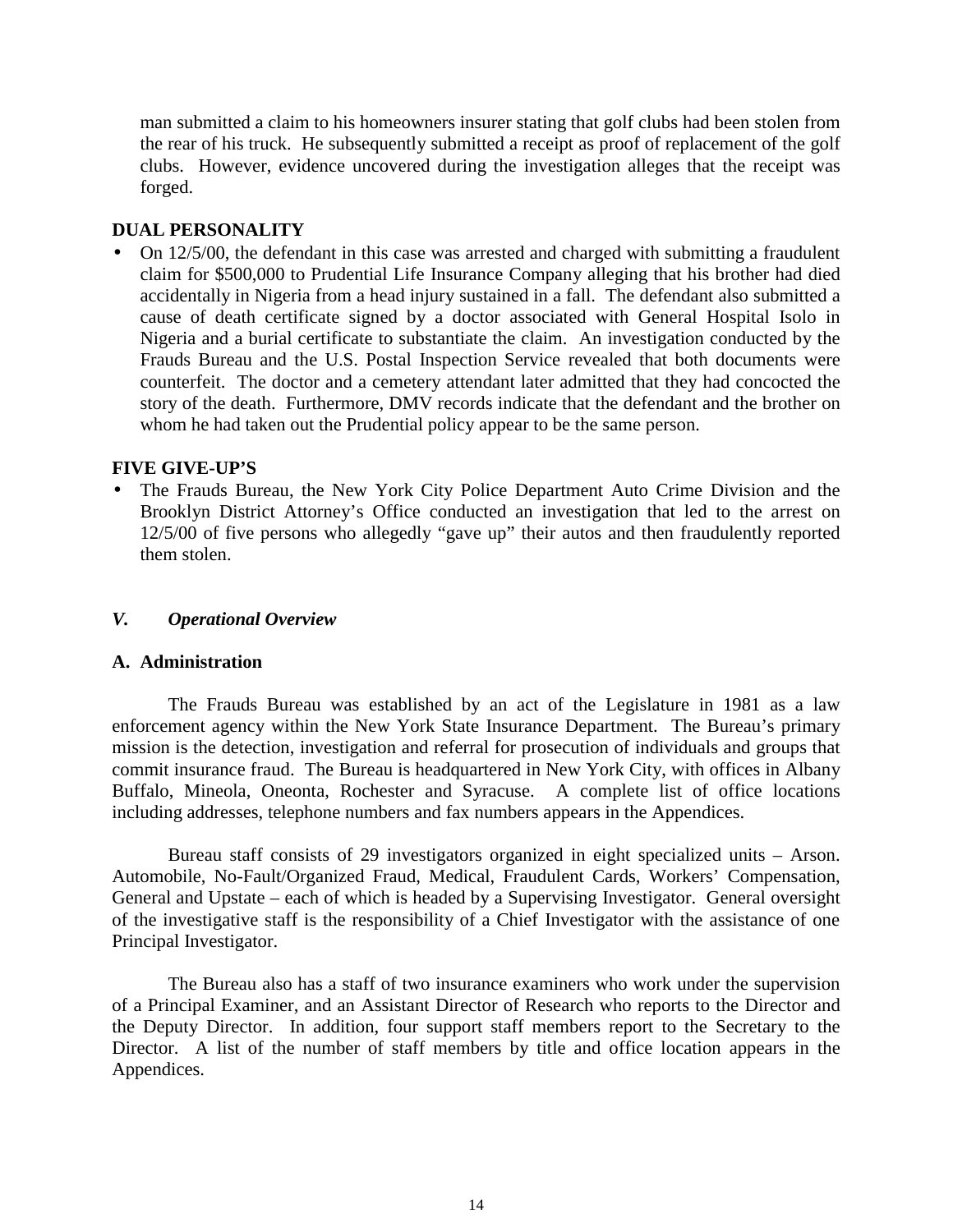#### <span id="page-18-0"></span>**B. Civil Enforcement**

 amount of the claim on individuals who commit fraudulent insurance acts. In addition, Section These civil penalties give the Bureau the authority to impose sanctions in cases where the Under the provisions of Section 403 of the Insurance Law enacted by the Legislature in 1992, the Insurance Department is authorized to impose civil penalties of up to \$5,000 plus the 2133 of the Insurance Law permits a fine of up to \$1,000 for possession of a fraudulent automobile insurance identification card and up to \$5,000 for each additional card possessed. monetary value is not sufficient to justify criminal prosecution, or in which the extremely high burden of proof required in criminal cases cannot be met.

In 2000, civil fines imposed amounted to \$499,019.85 in 77 cases and \$305,718.06 in fines was collected. This compares with 1999, when a total of \$304,011 was imposed in 78 cases, with \$230,097 collected.

#### **C. Fraud Prevention Plan Implementation**

 months, we will begin the task of on-site review. Working with staff from the Special Investigations Units, the Bureau will oversee assessment of the Plans and provide guidance in The Second Amendment to Regulation 95 requires all insurers that meet certain criteria to submit to the Department a Fraud Prevention Plan that includes establishing a Special Investigations Unit. All required Plans have been submitted and approved. In the coming implementing the provisions of the Amendment. The Bureau will work closely with insurers to anticipate trouble areas and to ensure that problems are addressed promptly.

 Investigations Unit. The Insurance Department has initiated the promulgation of the Third Chapter 509 of the Laws of 2000, signed by Governor Pataki on October 4, 2000, modifies the requirements for employment as an investigator in an insurance company Special Amendment to Regulation 95 in order to bring the Regulation into conformity with the provisions of Chapter 509 of the Laws of 2000. In addition, the Department issued Circular Letter No. 32 on December 11, 2000 to inform all affected insurers of these changes in employment qualifications for Special Investigations Units. In addition, the Circular Letter advises insurers that Chapter 509 became effective October 4, 2000. Therefore, notwithstanding the fact that the Third Amendment to Regulation 95 has not yet been promulgated, all individuals acting as investigators in insurer Special Investigations Units on or after that date will be evaluated based on the new criteria. A copy of Circular Letter No. 32 is included in the Appendices.

 promptly identify and thoroughly investigate fraud, and to see investigations through to The Bureau's goal is to work with the industry as a whole in a systematic effort to successful prosecution.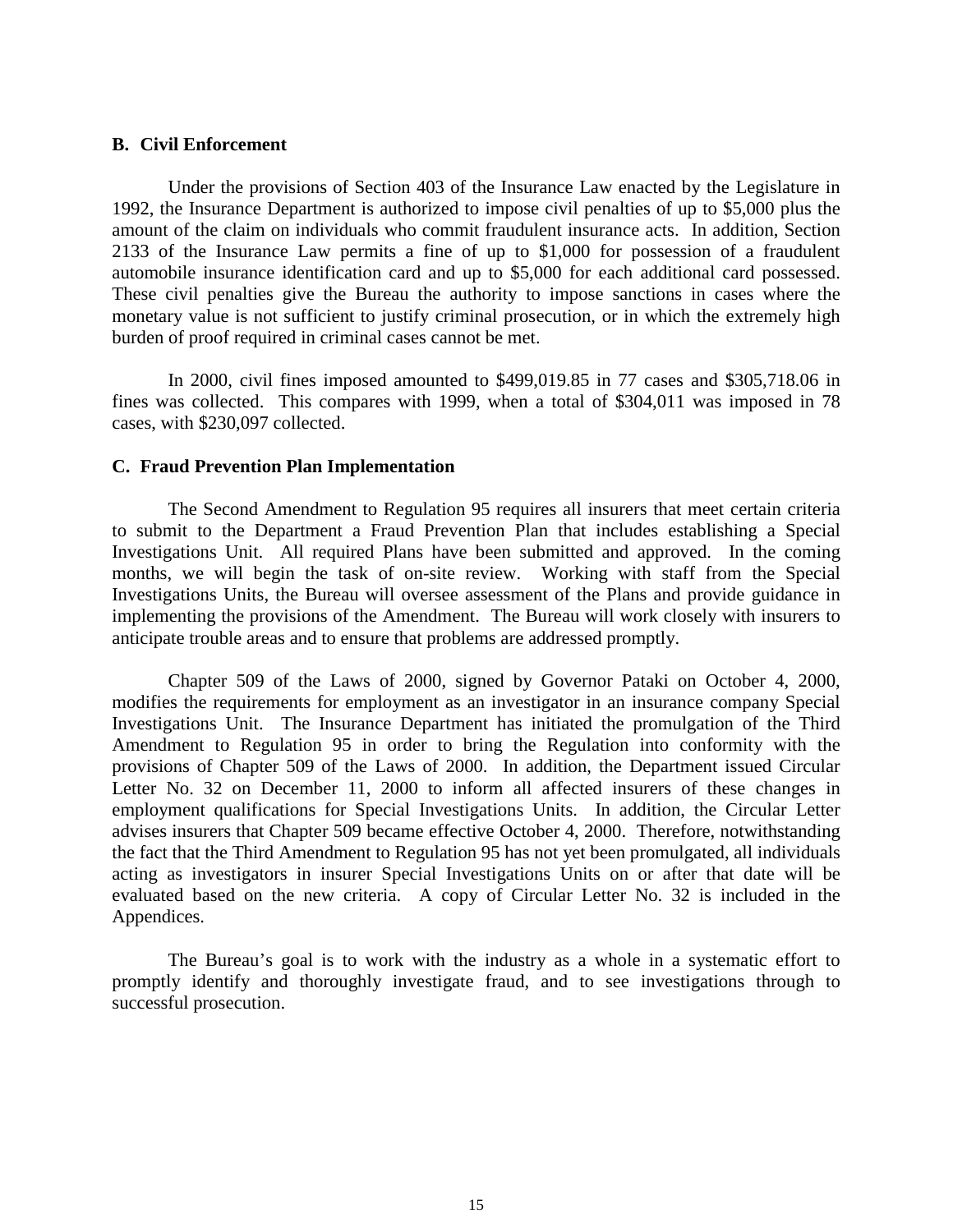#### <span id="page-19-0"></span>**D. Public Awareness Programs**

 The National Health Care Anti-Fraud Association and the New York Alliance Against Insurance January 2000 marked the beginning of four major public awareness programs aimed at educating New York residents about the prevalence of insurance fraud and its costs to all of us. Fraud, a group of property insurers, have concentrated on radio and newspaper ads to get their message out. In addition, State Farm's program placed ads in newspapers and used outdoor bulletins, while Allstate focused on television advertising. These four major programs together have been carrying the message to all areas of the State. Especially noteworthy is the fact that these programs are insurer-based and require no taxpayer dollars to operate.

#### **E. Circular Letters**

 insurers that the Department has established an electronic system for reporting incidents of fraud reporting. In addition to the advantage of transmitting fraud information in real time, the Bureau database that share information with the report just transmitted (*e.g*., the same name The Department issued Circular Letter No. 10 on March 10, 2000 notifying all licensed suspected insurance fraud. The purpose of the Circular Letter is to inform the insurance industry how the system operates and encourage insurers to take advantage of this innovative method of system has a valuable cross-reference feature that allows access to all other reports in the Frauds and/or address or other matching data.

On December 11, 2000, the Insurance Department issued Circular Letter No. 32 informing all insurers of the changes in qualifications for employment in insurance company Special Investigations Units, as set forth in Chapter 509 of the Laws of 2000. The Department has initiated the promulgation of the Third Amendment to Regulation 95 to bring the Regulation into conformity with the provisions of Chapter 509. However, the Circular Letter advises insurers that the Law became effective on October 4, 2000. Therefore, all individuals acting as investigators in insurer Special Investigations Units on or after that date will be evaluated based on the new criteria.

Copies of both Circular Letters appear in the Appendices.

#### **F. Director's Award**



*Director DeRienzo presents the 2000 Director's Award to Stephen Englert at the Frauds Bureau's May conference.* 

 Investigations Unit, as the recipient of the Director's In recognition of his outstanding work in the field of insurance fraud investigation, the Frauds Bureau chose Stephen Englert, Manager of Allstate's Special Award for 2000. The Award is presented annually to an individual or group that consistently stands out in the fight against insurance fraud and Mr. Englert is eminently qualified. He worked closely with the Frauds Bureau on a number of important cases during 2000 and his dedication to duty and investigative expertise proved invaluable in these investigations.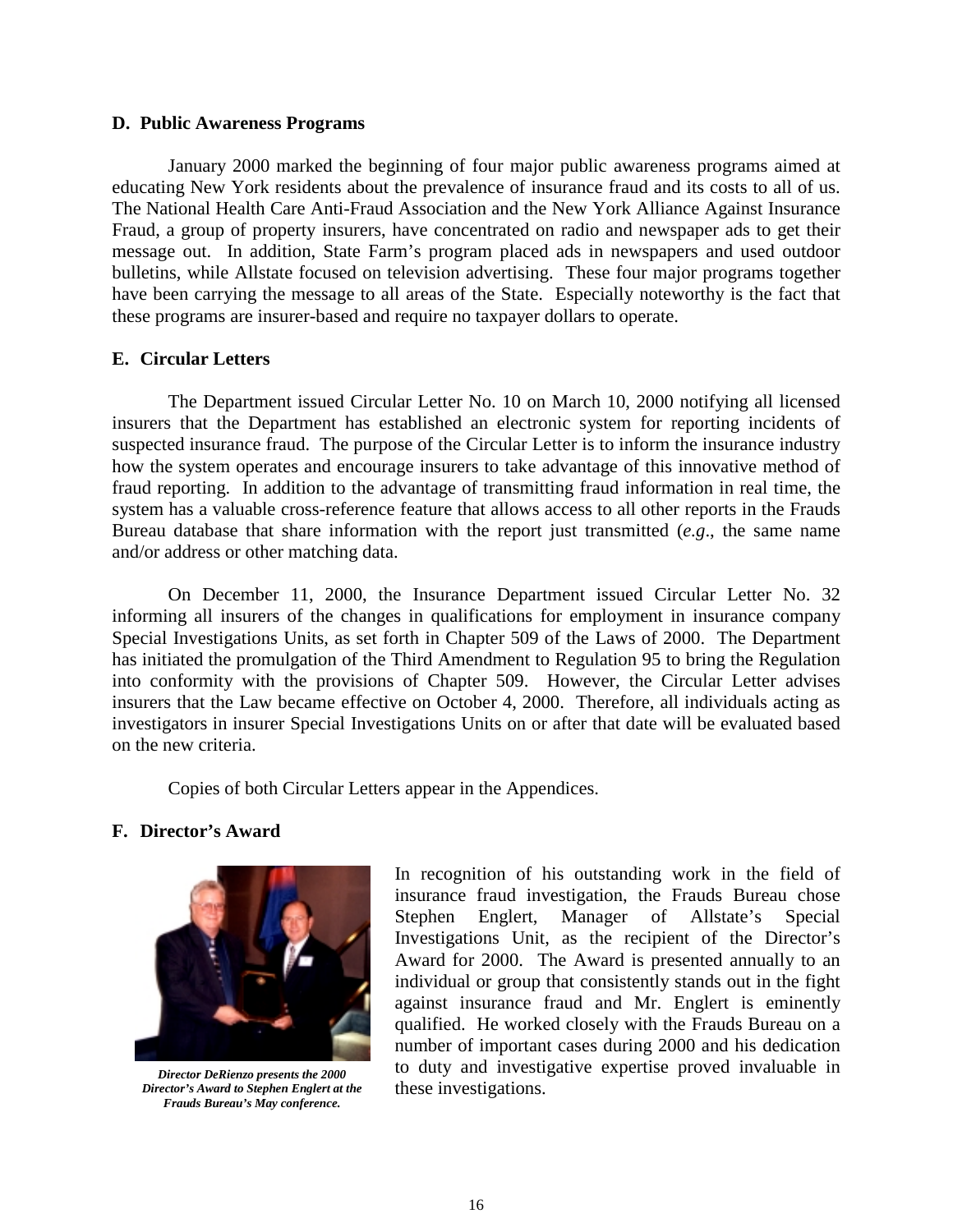#### <span id="page-20-0"></span>*VI Directions for 2001*

#### **A. No-Fault Insurance Fraud**

No-fault insurance fraud is the most prevalent type of fraud reported to the Frauds Bureau, consisting of 56% of all reports in 2000. Working through our No-Fault Unit, established in 1999, the Bureau will make an all-out effort to combat this type of fraud and the medical mills that are an intricate part of these schemes. Sophisticated conspiracies of unethical medical providers and lawyers cost the insurance system millions of dollars a year in fraudulent claims and spurious lawsuits.

 City Police Department and the Department of Motor Vehicles to examine ways to permit timely access to authentic accident report information to insurers. We have initiated a program to We are taking a number of steps in an effort to make a conspicuous dent in no-fault fraud. In an effort to prevent altered accident reports, we have begun discussions with the New York specifically train police officers around the State in ways to recognize staged accidents. In addition, we are working with insurers to support their efforts in auditing medical facilities in order to identify those that are bogus.

#### **B. Insurer Oversight**

We will continue to work with the industry to increase fraud detection on all levels. All insurers that are required to establish a Special Investigations Unit have done so. We will maintain regular communication with the staff of the SIUs to monitor implementation of their fraud prevention plans. This should lead to greater productivity in identifying and reporting insurance fraud. We will also continue to encourage insurers to strengthen and expand their public awareness programs so that all New York consumers will partner with us in fighting insurance fraud.

#### **C. Frauds Bureau Standards**

 In the coming year, we will endeavor to maintain the high standards we have set for our administrative training. Moreover, the addition of a Training Officer to our staff will move the Bureau's training program forward and ensure that our investigators maintain the highest level of Bureau. Our investigators will continue to participate in investigative, technical and professionalism.

#### *VII. Legislation*

The Frauds Bureau requests and/or supports the following legislative changes:

• Modifying the reporting date for the Annual Frauds Report (pursuant to Section 405 of the Insurance Law) from January 15 to March 15 of each year;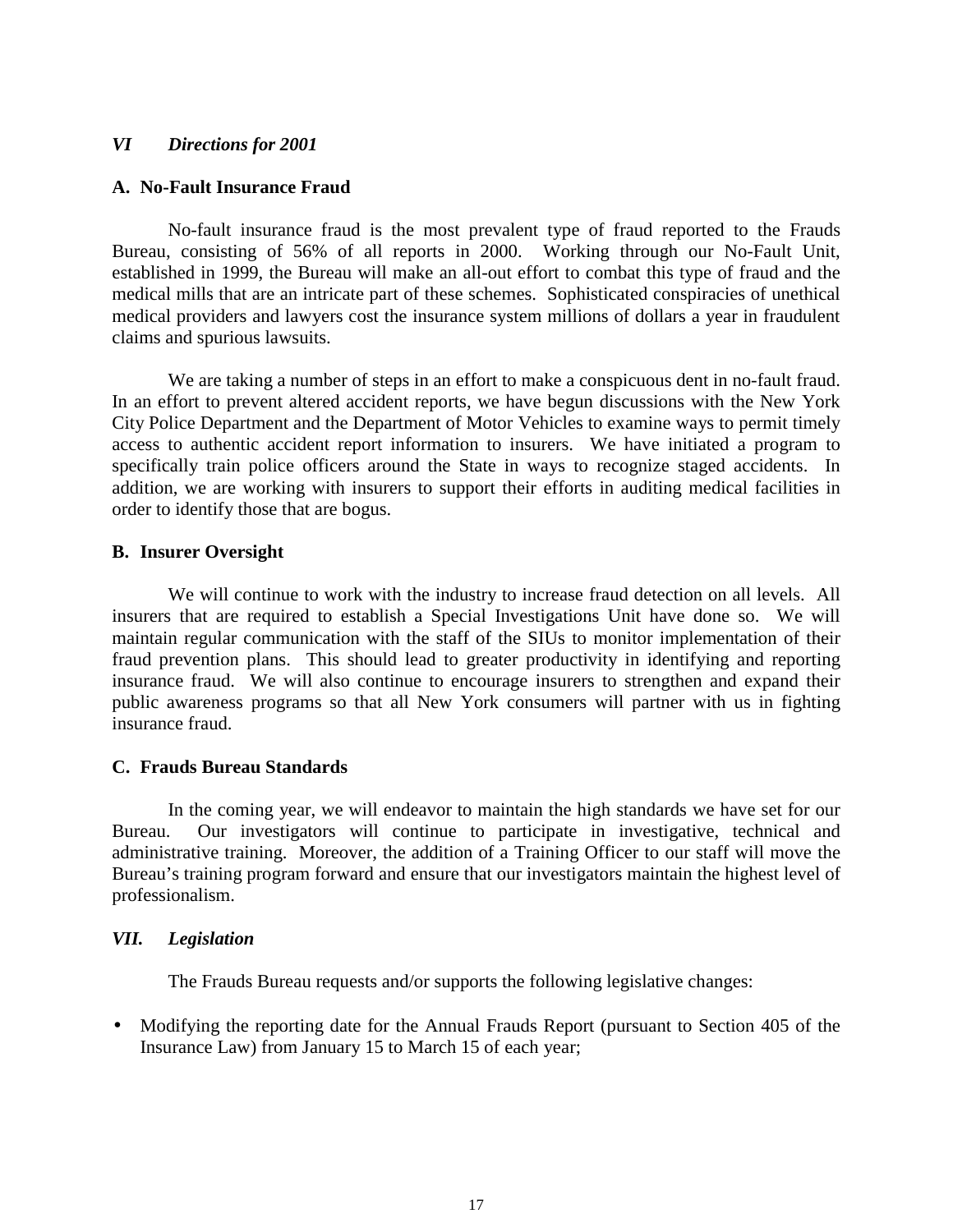- Modifying the reporting date for insurer Special Investigations Units annual report (pursuant to Section 409 of the Insurance Law) from January 15 to February 15 of each year;
- • Mandating the on-site audit of insurer Fraud Prevention Plans to ensure compliance with Regulation 95;
- • Establishing minimum standards for the public awareness programs that insurers are required to develop under the provisions of Regulation 95;
- Making it a crime for third parties, known as runners, to recruit patients and clients for health care providers and attorneys in insurance fraud schemes;
- Establishing a TIPS program;
- Requiring a periodic certification of continued eligibility by recipients of workers' compensation or disability benefits;
- Creating a class E felony for unlicensed activity by certain previously licensed individuals and entities that are no longer licensed at the time of the violation;
- Subjecting unlicensed activity to civil penalties after notice and hearing before the Insurance Department;
- Providing for automatic revocation of licenses under Article 21 of the Insurance Law for conviction of the licensee for felony larceny or felony insurance fraud;
- Requiring that life insurance policy applications include a permanent record of identification of the insured;
- Extending immunity to persons who provide assistance to the Insurance Frauds Bureau in connection with its investigations or in connection with investigations conducted jointly by the Bureau and other law enforcement agencies;
- Facilitating the collection of fraud data by providing that the Insurance Frauds Bureau shall act as the collection resource for such data;
- Increasing civil penalties for knowing possession, transfer or use of fraudulent insurance documents;
- threatening letters or communications to corruptly influence, obstruct or impede the proper administration of the Insurance Law; • Defining a new series of crimes relating to insurance fraud that involve false entries upon the books of account of insurers or in reports or documents submitted to regulatory officials or embezzlement from insurers, and also of new crimes involving threats or force or the use of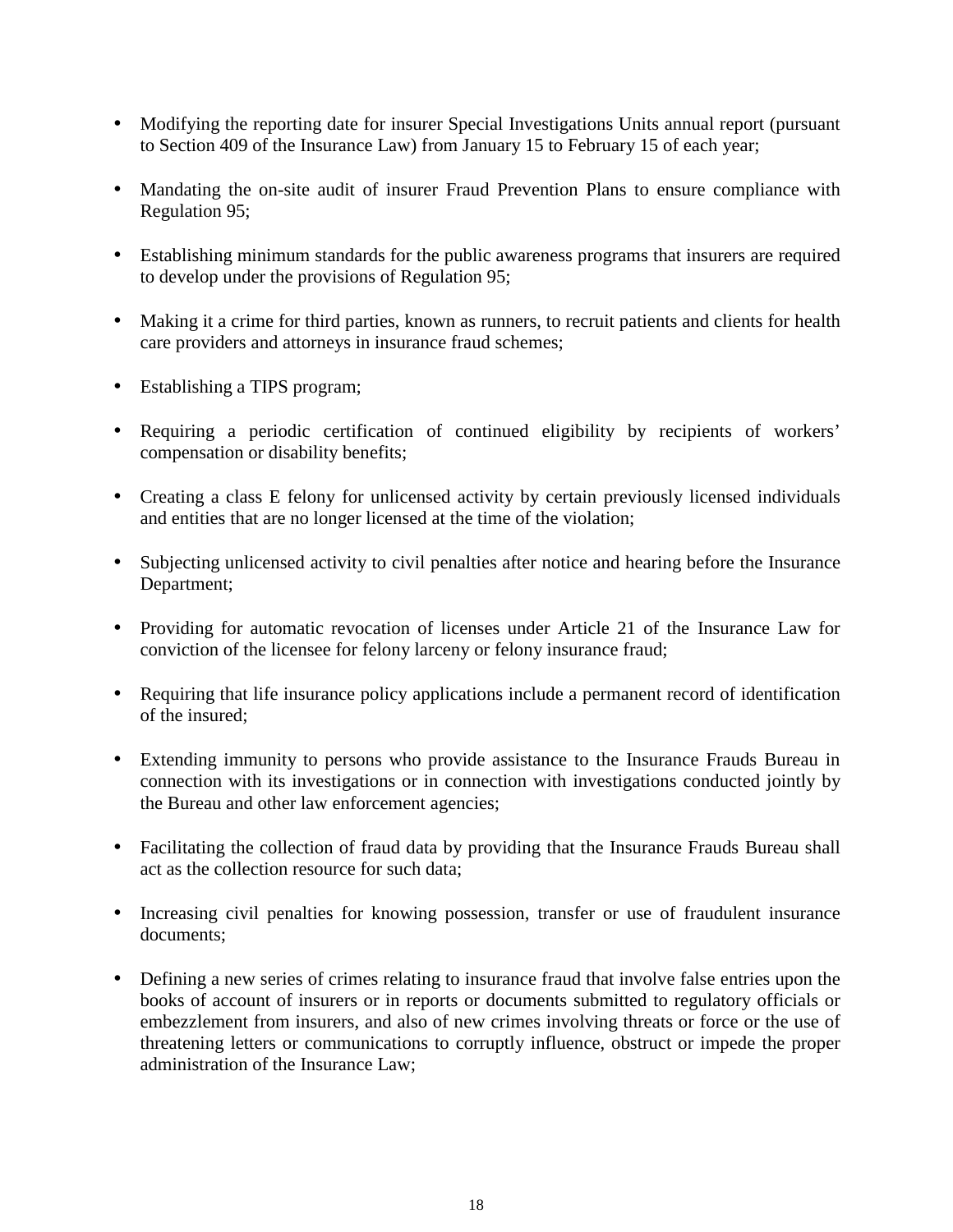- Prohibiting the participation of individuals in the insurance business who have been convicted of felonies involving dishonesty, breach of trust or other violations of Article 176 of the Penal Law unless such persons first obtain the written consent of the Superintendent of Insurance for such activities;
- and Insurance Fraud Prevention Board and permit state agencies to be eligible for grants • Including the Superintendent of Insurance as a member *ex officio* of the Motor Vehicle Theft from the fund administered by such Board;
- Amending Section 2111 of the Insurance Law to prohibit a revoked licensee from becoming employed in any capacity by an entity subject to the provisions of Article 21 without the prior written approval of the Superintendent;
- • Increasing penalties in the Vehicle and Traffic Law to reduce the number of uninsured or unlicensed motorists driving in New York State;
- Requiring no-fault and workers' compensation insurers to provide explanations of benefits in response to claims filed for heath care services under those programs; and
- Upgrading the status of Insurance Frauds Bureau investigators from peace officers to police officers, enabling them to act independently in the execution of such tasks as search and arrest warrants, court orders relating to electronic surveillance and summary arrests.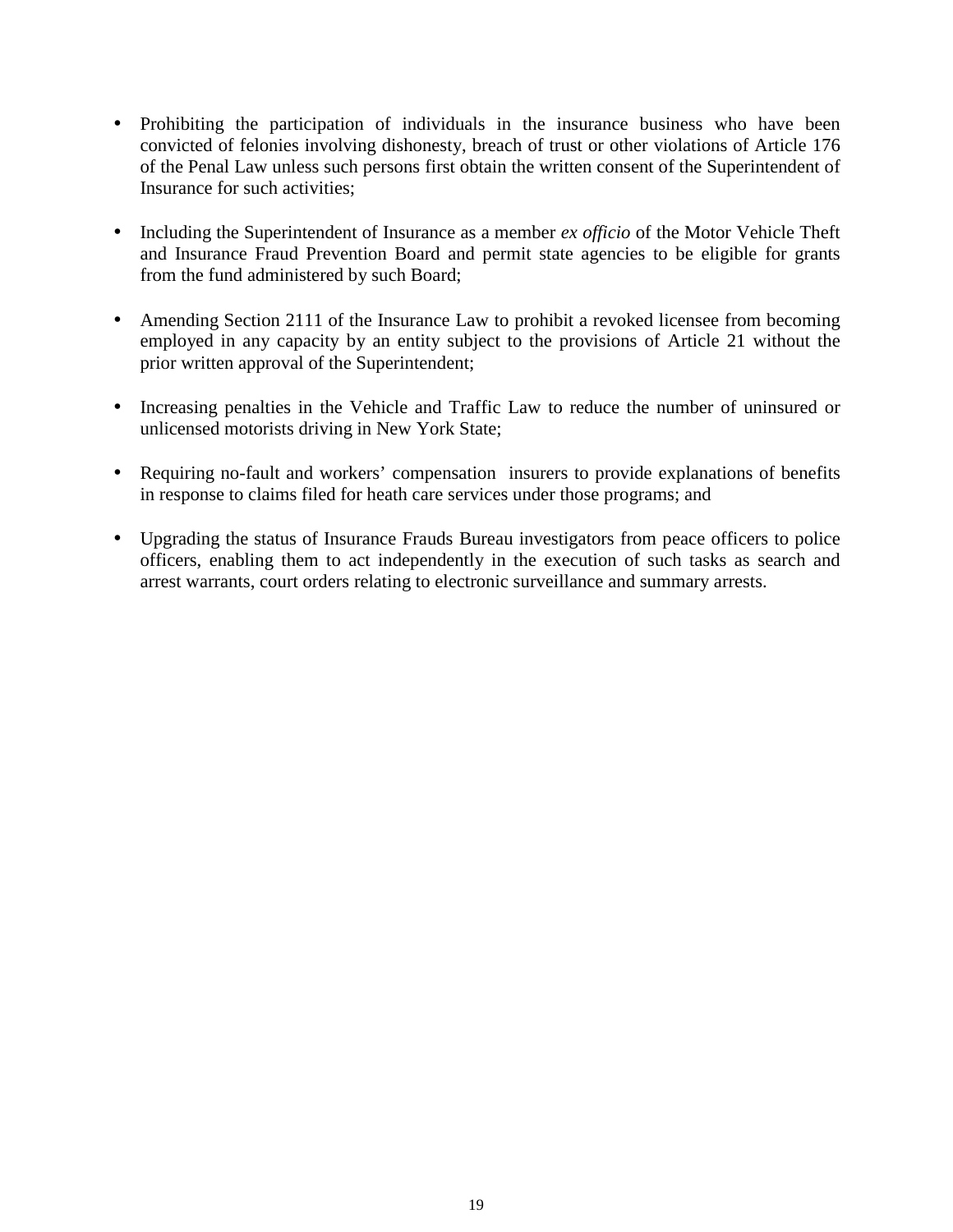# *VIII. Appendices*

# **Comparative Statistics**

# **FRAUDS REPORTS RECEIVED, BY TYPE**

|                              | 1995  | 1996  | 1997  | 1998  | 1999  | 2000  |
|------------------------------|-------|-------|-------|-------|-------|-------|
| Auto Theft                   | 2,373 | 2,646 | 2,674 | 2,234 | 2,015 | 1,696 |
| Auto Fire                    | 165   | 268   | 253   | 262   | 310   | 313   |
| Theft From Auto              | 341   | 165   | 130   | 119   | 119   | 65    |
| Auto Vandalism               | 252   | 447   | 427   | 281   | 236   | 260   |
| <b>Auto Collision Damage</b> | 2,078 | 2,134 | 2,025 | 1,517 | 1,097 | 1,064 |
| <b>Auto Fraudulent Bills</b> | 177   | 43    | 55    | 45    | 28    | 33    |
| Auto I. D. Cards             | 648   | 273   | 402   | 308   | 253   | 302   |
| Auto Misc.                   | 933   | 1,080 | 693   | 526   | 433   | 797   |
| Fire - Residential           | 211   | 164   | 170   | 150   | 126   | 114   |
| Fire - Commercial            | 52    | 67    | 49    | 57    | 58    | 34    |
| Burglary - Residential       | 310   | 434   | 272   | 452   | 453   | 361   |
| Burglary - Commercial        | 97    | 88    | 59    | 115   | 62    | 66    |
| Homeowners                   | 928   | 779   | 808   | 620   | 340   | 258   |
| Larceny                      | 103   | 206   | 304   | 67    | 34    | 12    |
| <b>Lost Property</b>         | 28    | 21    | 45    | 59    | 77    | 74    |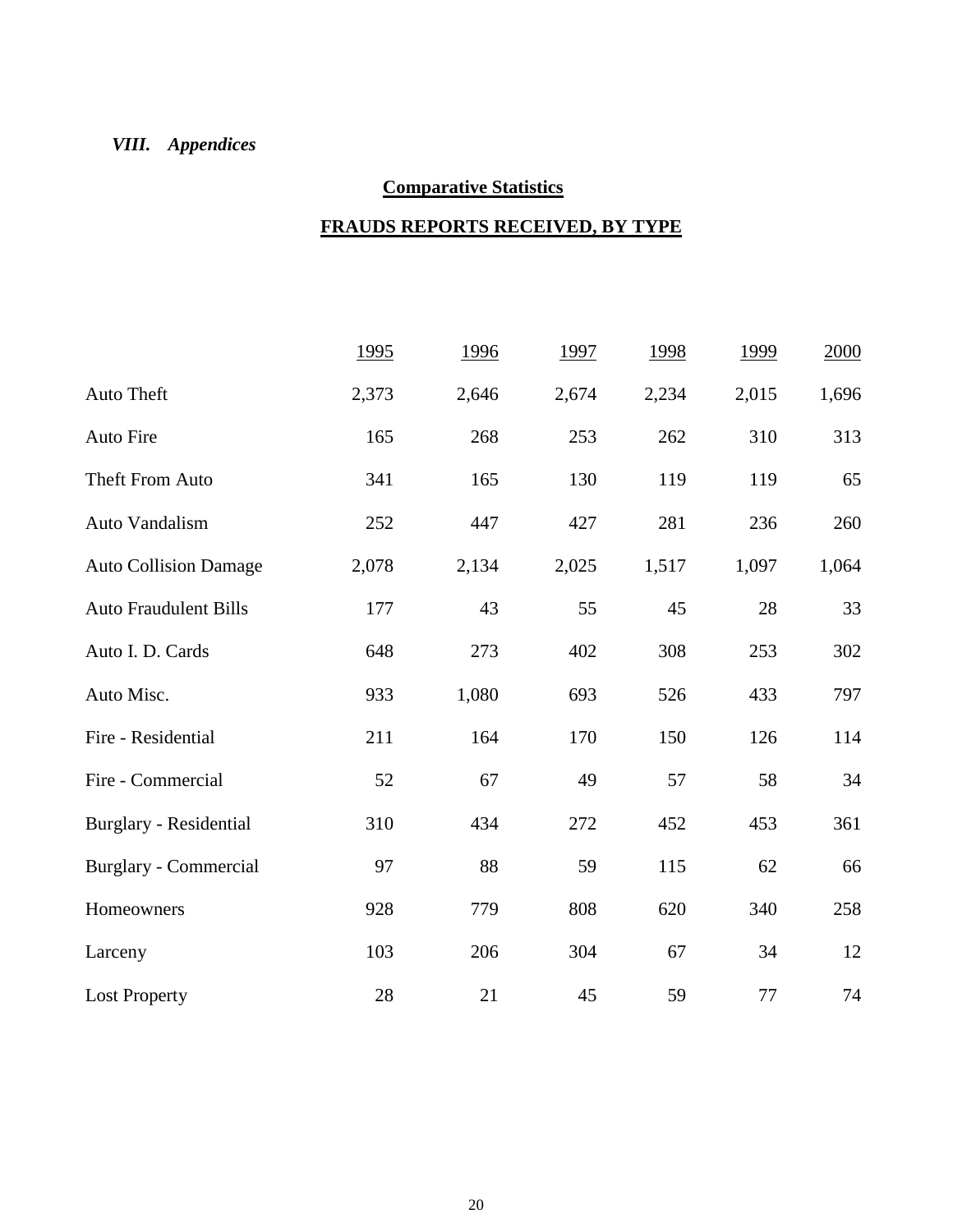# **FRAUDS REPORTS RECEIVED, BY TYPE (Continued)**

|                                  | 1995             | 1996         | 1997             | 1998             | 1999             | 2000             |
|----------------------------------|------------------|--------------|------------------|------------------|------------------|------------------|
| Robbery                          | 14               | 26           | 3                | 11               | 16               | 15               |
| <b>Bonds</b>                     | 5                | 11           | 18               | 9                | $\overline{2}$   | $\overline{2}$   |
| Life Insurance                   | 27               | 32           | 68               | 66               | 95               | 65               |
| Disability Insurance             | 41               | 173          | 91               | 70               | 102              | 82               |
| Workers' Compensation            | 851              | 758          | 698              | 661              | 798              | 862              |
| <b>Health Accident Insurance</b> | 4,712            | 5,841        | 5,457            | 2,637            | 2,359            | 2205             |
| No-Fault Auto Insurance          | 4,393            | 5,214        | 7,042            | 9,659            | 9,191            | 12,372           |
| Ocean Marine Insurance           | 35               | 19           | 49               | 38               | 24               | 21               |
| Reinsurance                      | $\boldsymbol{0}$ | $\mathbf{1}$ | $\boldsymbol{0}$ | $\boldsymbol{0}$ | $\boldsymbol{0}$ | $\boldsymbol{0}$ |
| Appraisers/Adjusters             | 8                | 11           | 27               | 6                | 10               | 12               |
| Agents                           | 65               | 50           | 63               | 49               | 50               | 36               |
| <b>Brokers</b>                   | 74               | 50           | 55               | 75               | 87               | 59               |
| Ins. Company Employees           | $\overline{2}$   | 3            | 14               | $\overline{7}$   | 6                | 5                |
| <b>Insurance Companies</b>       | $\overline{0}$   | 9            | 8                | $\overline{2}$   | $\overline{2}$   | 3                |
| Miscellaneous                    | 549              | 413          | 520              | 358              | 242              | 183              |
| Unassigned                       | 733              | 917          | 634              | 710              | 571              | 876              |
| Totals                           | 20,205           | 22,343       | 23,113           | 21,170           | 19,196           | 22,247           |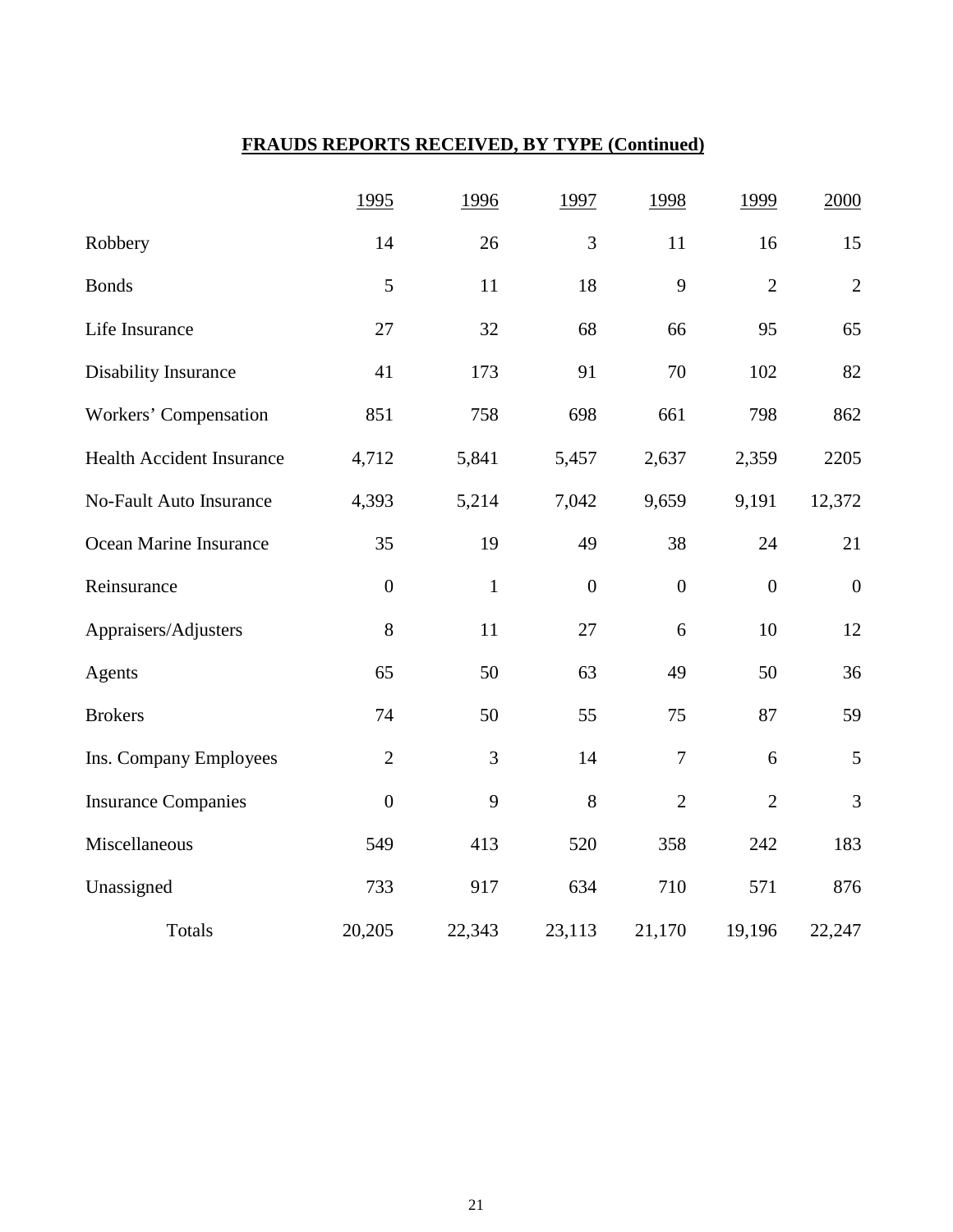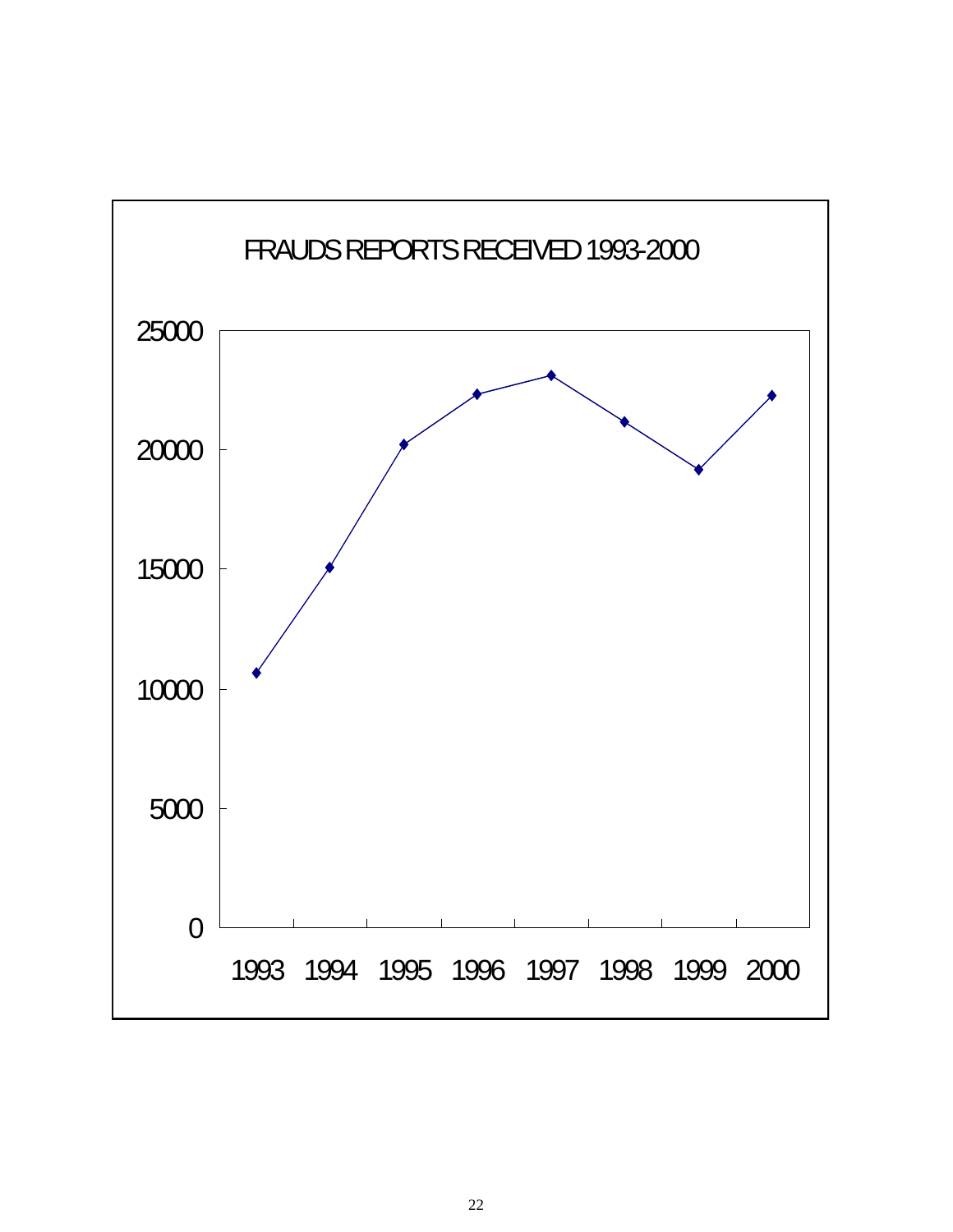# **IFB INVESTIGATIONS OPENED, BY TYPE**

|                              | 1995             | 1996           | 1997             | 1998           | 1999             | 2000             |
|------------------------------|------------------|----------------|------------------|----------------|------------------|------------------|
| Auto Theft                   | 111              | 112            | 98               | $77\,$         | 79               | 60               |
| Auto Fire                    | 13               | 12             | 10               | 12             | 12               | 10               |
| Theft From Auto              | $\boldsymbol{7}$ | 9              | 5                | 12             | $\boldsymbol{7}$ | $\sqrt{2}$       |
| Auto Vandalism               | 5                | 26             | 25               | 3              | 10               | 13               |
| <b>Auto Collision Damage</b> | 38               | 101            | 96               | 46             | 35               | 29               |
| <b>Auto Fraudulent Bills</b> | 25               | 9              | 5                | $\overline{4}$ | 5                | $\tau$           |
| Auto I.D. Cards              | 349              | 248            | 336              | 218            | 160              | 65               |
| Auto Misc.                   | 308              | 318            | 24               | 76             | 23               | 12               |
| Fire - Residential           | 28               | 48             | 53               | 33             | 15               | 11               |
| Fire - Commercial            | 10               | 30             | 17               | 15             | 16               | $\sqrt{5}$       |
| Burglary - Residential       | 32               | 25             | 34               | 15             | 17               | 21               |
| <b>Burglary - Commercial</b> | 11               | 15             | 12               | 9              | 3                | 5                |
| Homeowners                   | 27               | 48             | 46               | 27             | 29               | 18               |
| Larceny                      | $\overline{7}$   | 21             | 22               | 8              | 6                | $\overline{4}$   |
| <b>Lost Property</b>         | $\mathbf{1}$     | $\mathbf{1}$   | $\overline{4}$   | 5              | $\overline{0}$   | $\boldsymbol{0}$ |
| Robbery                      | $\overline{2}$   | $\overline{4}$ | $\boldsymbol{0}$ | $\mathbf{1}$   | $\overline{2}$   | $\mathbf{1}$     |
| <b>Bonds</b>                 | $\overline{4}$   | 9              | 11               | $8\,$          | $\boldsymbol{0}$ | $\mathbf{1}$     |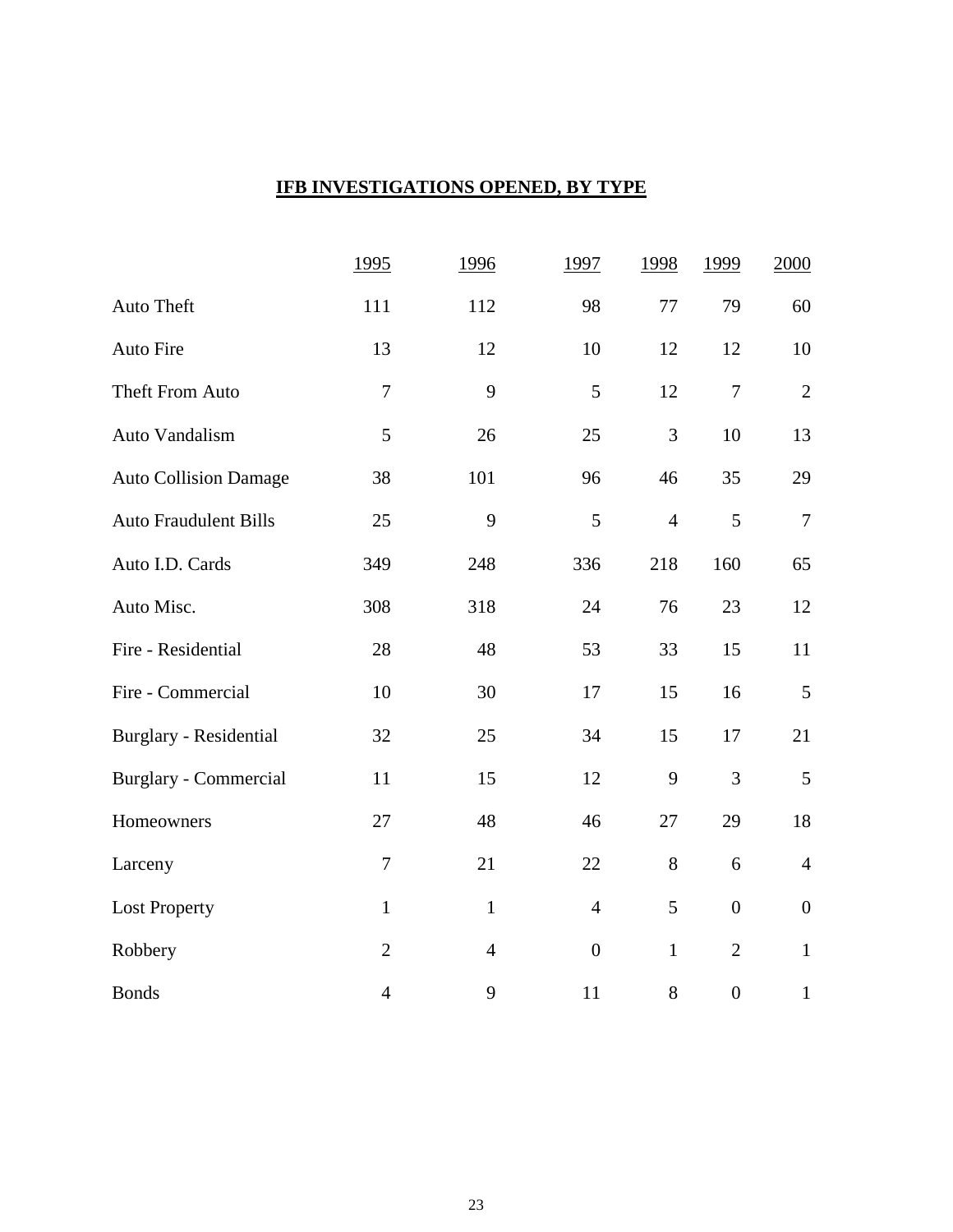# **IFB INVESTIGATIONS OPENED, BY TYPE (Continued)**

|                                  | 1995             | 1996             | 1997             | 1998             | 1999             | 2000             |
|----------------------------------|------------------|------------------|------------------|------------------|------------------|------------------|
| Life Insurance                   | 6                | 10               | 11               | 13               | 17               | 5                |
| Disability Ins.                  | 12               | 28               | 41               | 14               | 18               | 17               |
| Workers' Compensation            | 66               | 105              | 408              | 415              | 527              | 527              |
| <b>Health Accident Insurance</b> | 190              | 462              | 161              | 97               | 65               | 55               |
| <b>No-Fault Auto Insurance</b>   | 82               | 195              | 295              | 132              | 127              | 88               |
| Ocean Marine Insurance           | $\overline{4}$   | $\boldsymbol{0}$ | 9                | $\boldsymbol{0}$ | 5                | 3                |
| Reinsurance                      | $\boldsymbol{0}$ | $\boldsymbol{0}$ | $\boldsymbol{0}$ | $\boldsymbol{0}$ | $\boldsymbol{0}$ | $\boldsymbol{0}$ |
| Appraisers/Adjusters             | $\overline{4}$   | 8                | 18               | 3                | $\overline{2}$   | $\overline{4}$   |
| Agents                           | 30               | 30               | 26               | 26               | 18               | 6                |
| <b>Brokers</b>                   | 33               | 22               | 19               | 17               | 9                | 11               |
| Ins. Company Employees           | $\overline{2}$   | $\overline{2}$   | 8                | 3                | 3                | $\overline{2}$   |
| <b>Insurance Companies</b>       | $\boldsymbol{0}$ | 8                | $\overline{2}$   | $\boldsymbol{0}$ | $\overline{0}$   | $\boldsymbol{0}$ |
| Miscellaneous                    | 31               | 28               | 37               | 28               | $28\,$           | 22               |
| <b>Totals</b>                    | 1,438            | 1,934            | 1,833            | 1,317            | 1238             | 1,004            |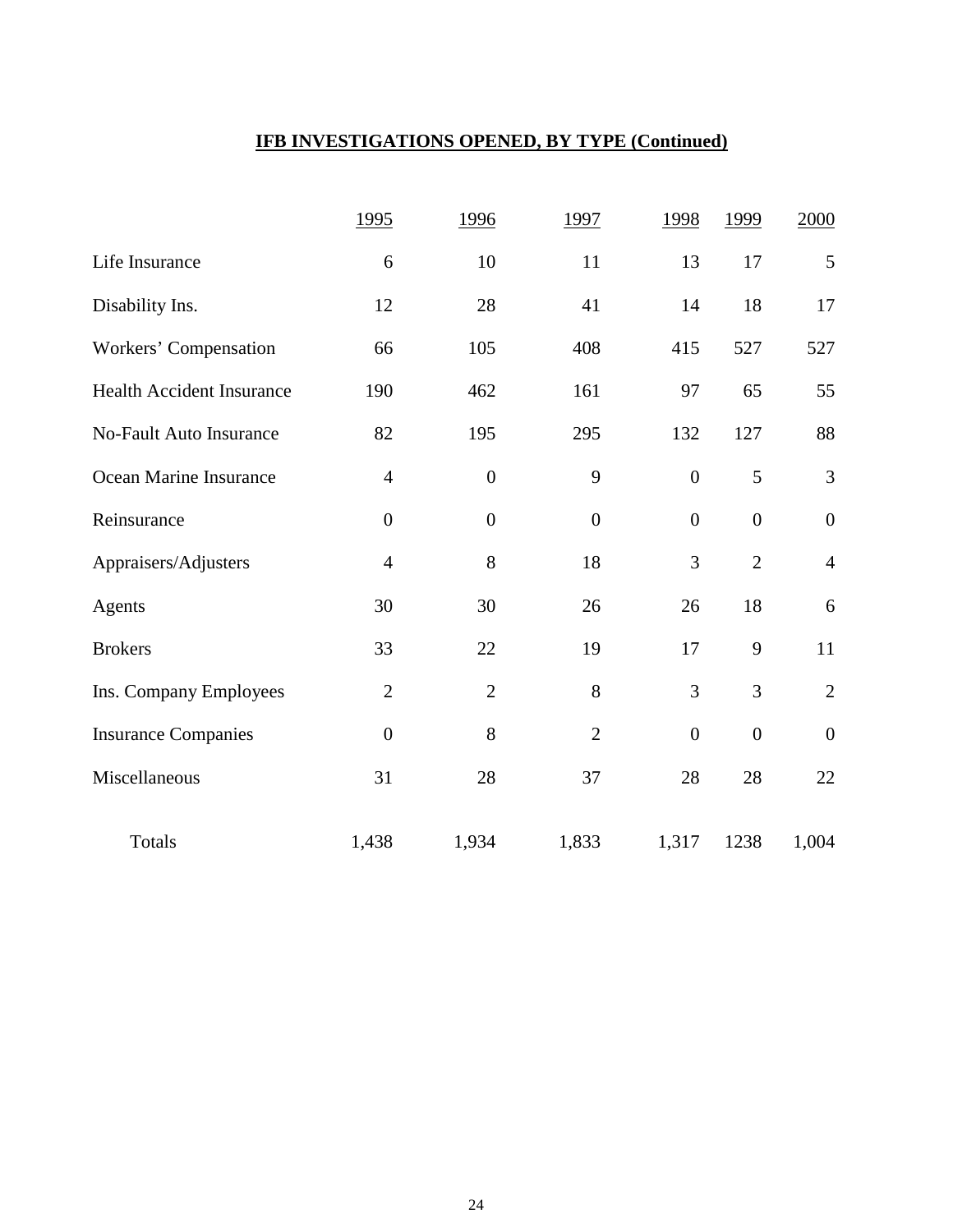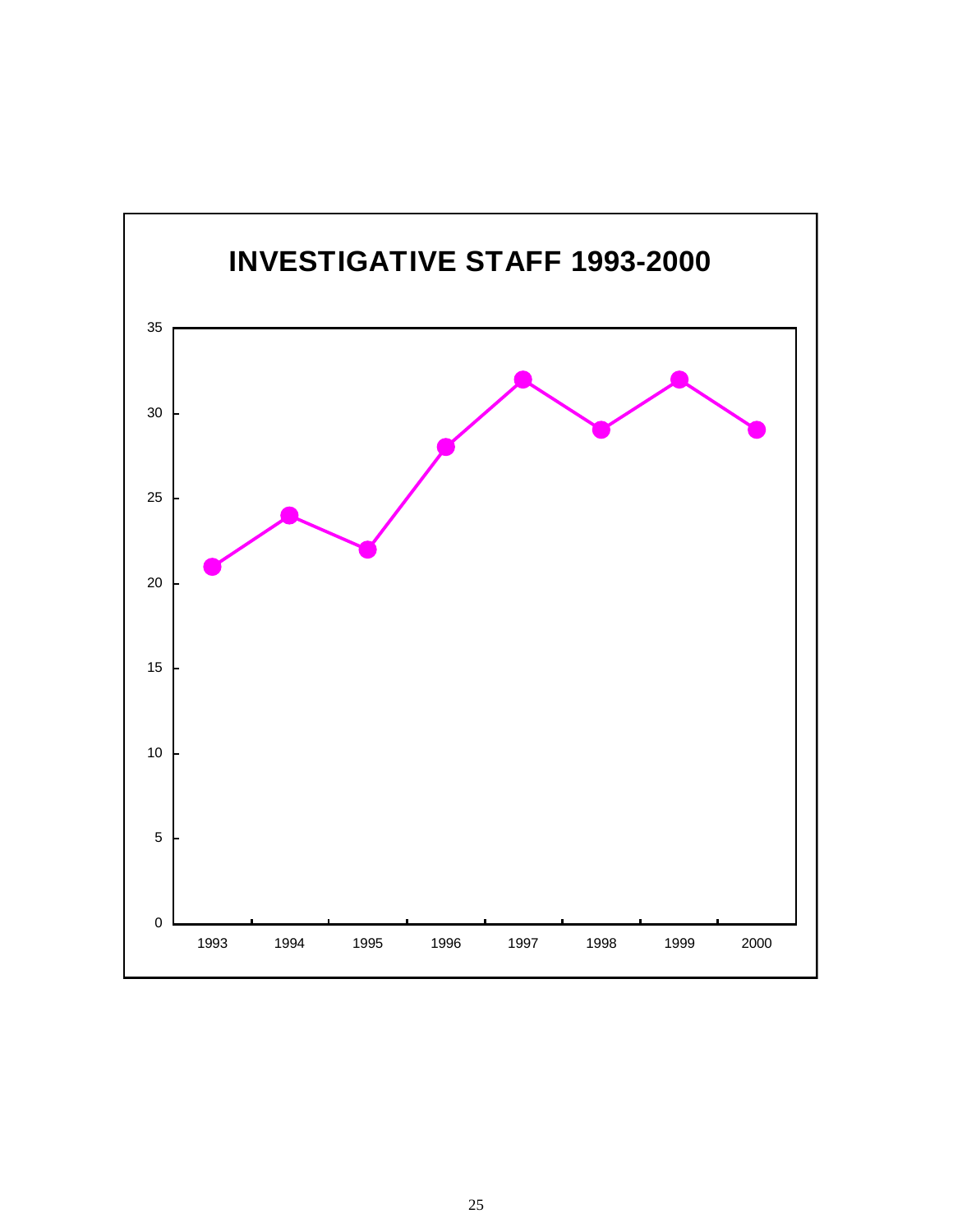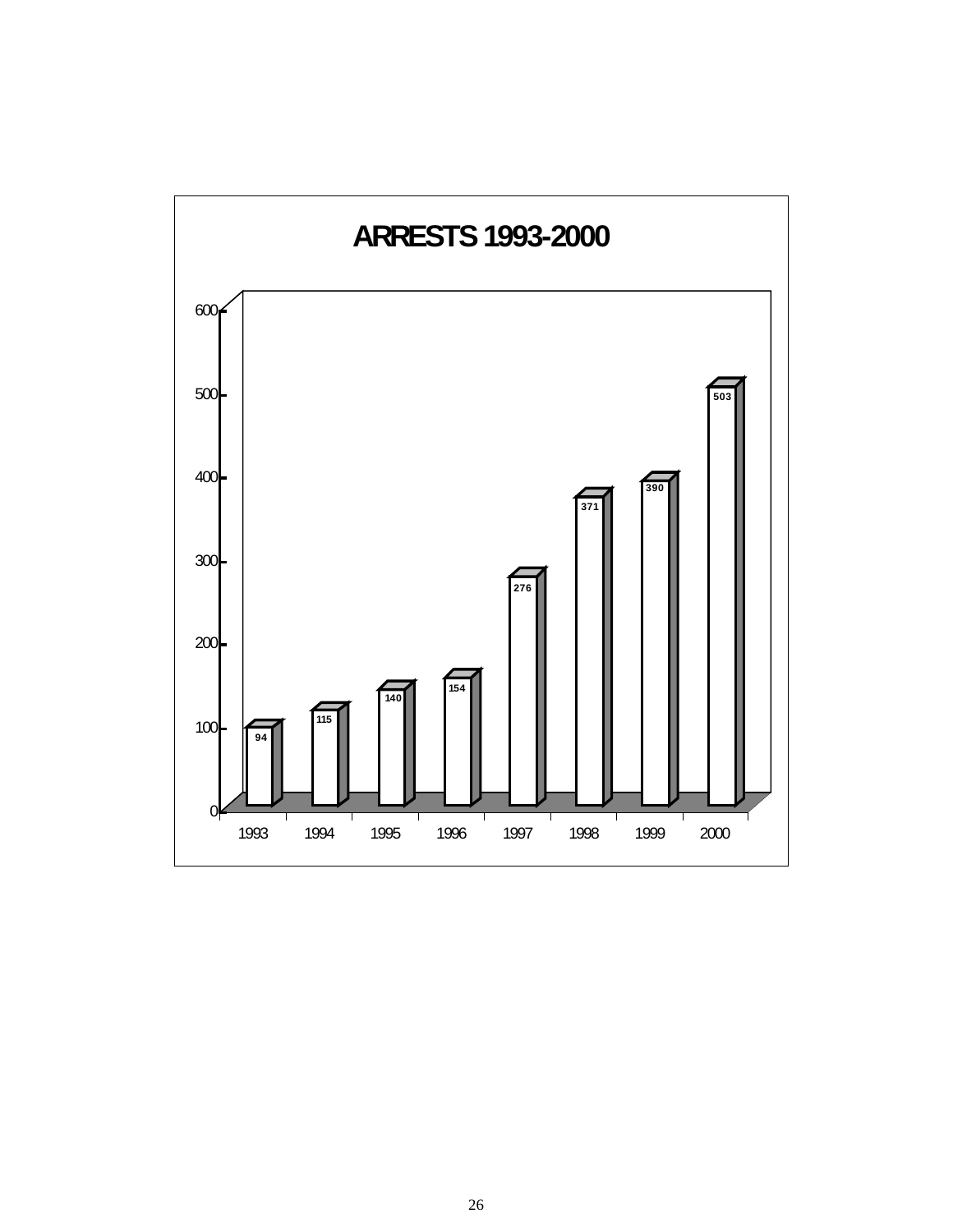# **Civil Enforcement Program:**

| <b>Fines Proposed</b>           | 1996<br>\$839,559.78 | 1997<br>\$728,275.00 | 1998<br>\$365,070.74 | 1999<br>\$610,041.45 | 2000<br>\$499,019.85 |
|---------------------------------|----------------------|----------------------|----------------------|----------------------|----------------------|
| <b>Reduction After Proposal</b> | $\boldsymbol{0}$     | $\boldsymbol{0}$     | $\boldsymbol{0}$     | $\boldsymbol{0}$     | $\boldsymbol{0}$     |
| <b>Gross Fines Proposed</b>     | \$839,559.78         | \$728,275.00         | \$365,070.74         | \$610,041.45         | \$499,019.85         |
| Pending Criminal                | $\boldsymbol{0}$     | $\boldsymbol{0}$     | $\boldsymbol{0}$     | $\boldsymbol{0}$     | $\boldsymbol{0}$     |
| Net Fines Proposed              | \$839,559.78         | \$728,275.00         | \$365,070.74         | \$610.041.45         | \$499,019.85         |
| Settlements With IFB            | \$265,009.41         | \$109,607.07         | \$93,904.12          | \$230,096.54         | \$305,718.06         |
| Hearing<br>Determinations       | \$728,390.23         | \$454,972.50         | \$219,494.11         | \$73,914.00          | \$9,000              |
| <b>Total Fines Imposed</b>      | \$993,399.64         | \$564,579.57         | \$313,398.23         | \$304,010.54         | \$314,718.06         |
| Proposals Sent By IFB           | 553                  | 157                  | 118                  | 127                  | 77                   |
| <b>Settlements With IFB</b>     | 375                  | 109                  | 44                   | 64                   | 48                   |
| Cases Forwarded to OGC          | 186                  | 181                  | 53                   | 70                   | 36                   |
| <b>Hearings Held</b>            | 98                   | 176                  | $1\,$                | $\sqrt{2}$           | $\mathbf{1}$         |
| Determinations                  | 96                   | 108                  | $27\,$               | 35                   | 24                   |
| Cases Sent To AG                |                      |                      |                      |                      |                      |
| for collection                  | 49                   | 69                   | $\overline{c}$       | $\boldsymbol{0}$     | $\boldsymbol{0}$     |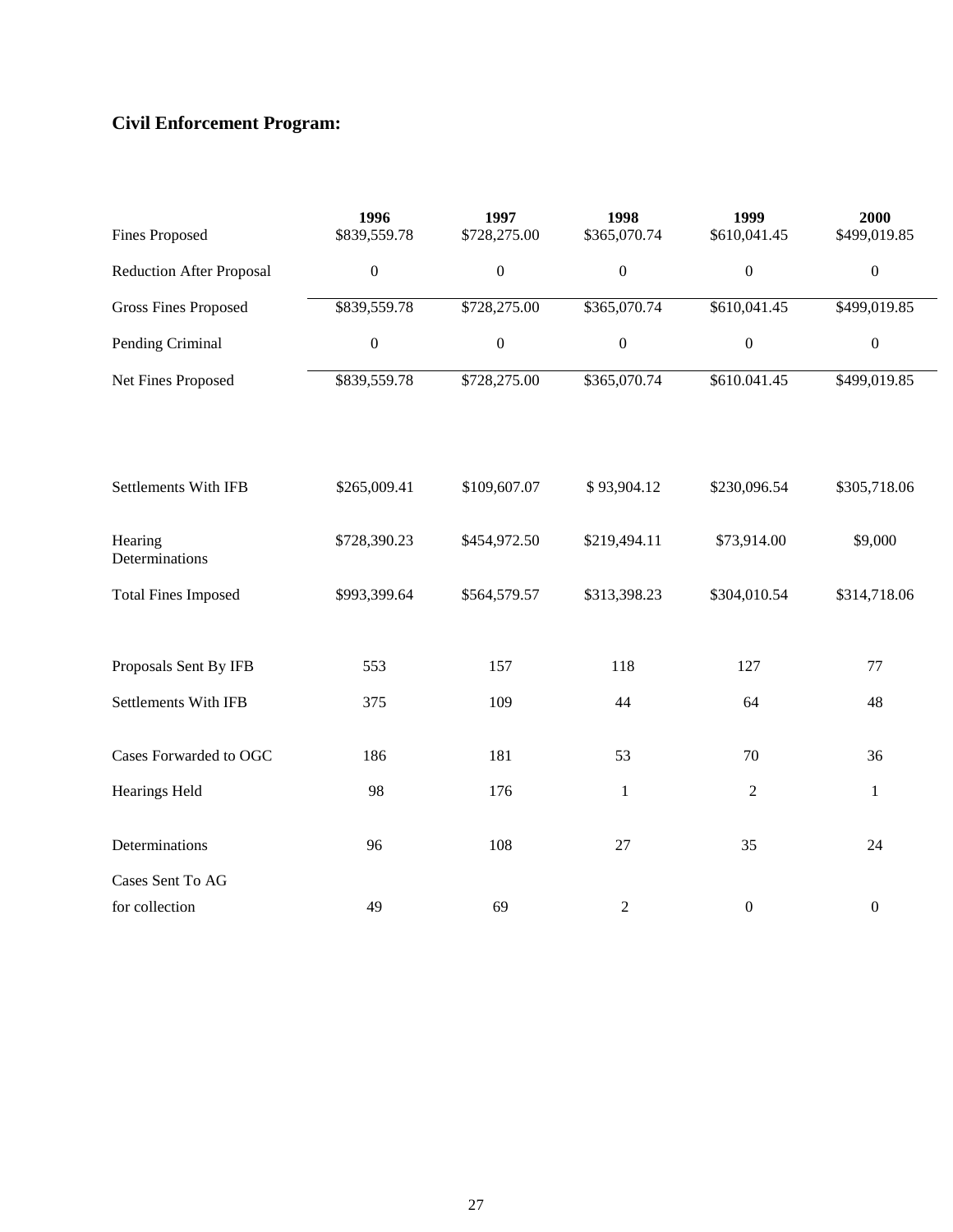# **Miscellaneous Statistics:**

# **I. Technical and Monetary Contributions**

During 2000, the Bureau requested and received \$30,100 from various insurance companies. These funds were allocated in connection with joint investigations conducted under the supervision of local district attorneys.

# **II. Civil Penalties**

Civil Penalties totaling \$312.018.06 were imposed in 44 cases under Insurance Law Section 403 in 2000, and \$2,700 in 5 cases under Section 2133.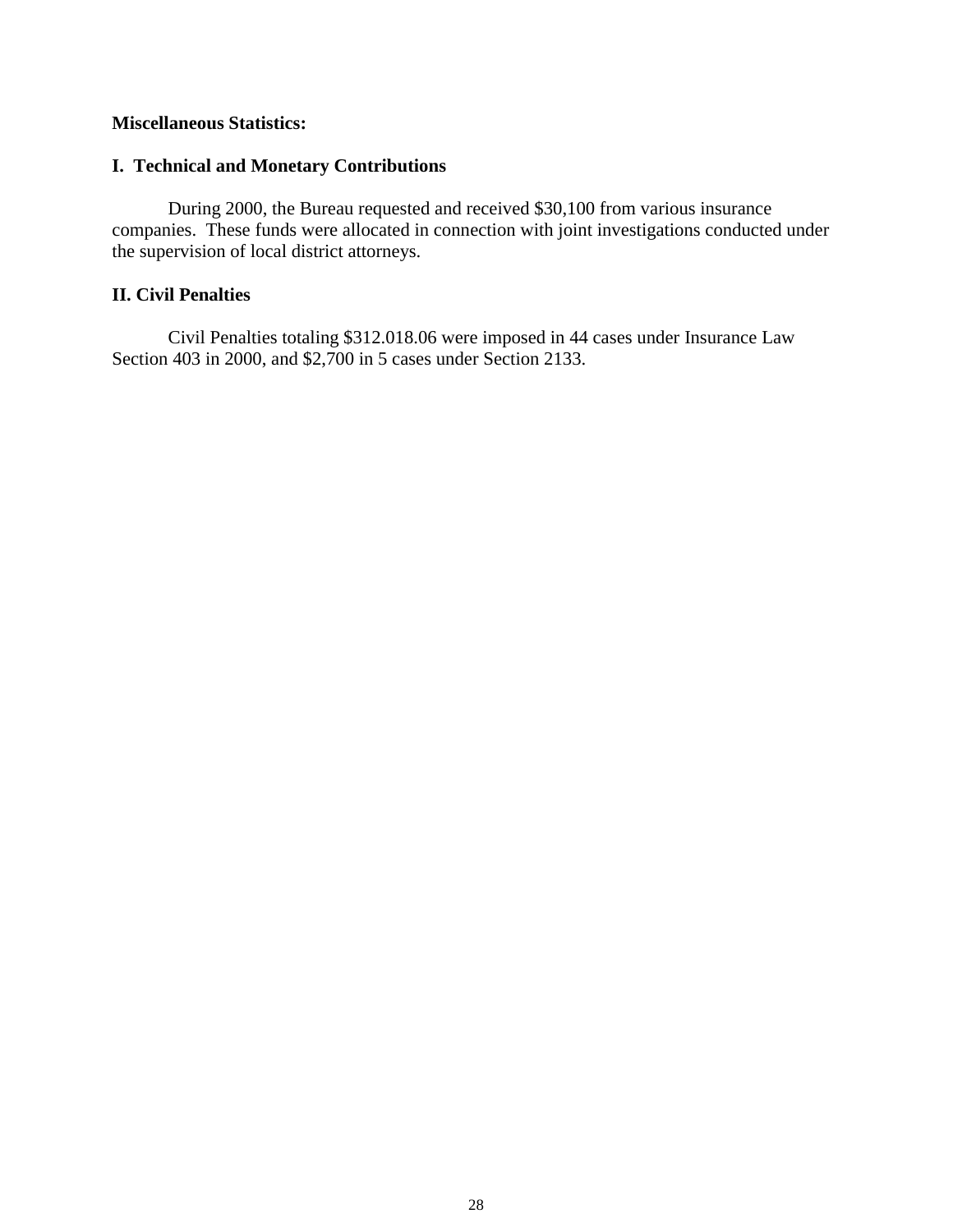# **Insurance Frauds Bureau Continuing Education Program for Department Staff, Insurers and Law Enforcement 2000**

|          |                                             |                   | Nuumber   |
|----------|---------------------------------------------|-------------------|-----------|
|          |                                             |                   | of        |
| Date     | Group                                       | Location          | Attendees |
|          |                                             |                   |           |
| 01/28/00 | NYPD Auto Crime Training School             | New York, NY      | 14        |
| 02/15/00 | NYS Sheriff's Association                   | Capitol Dist., NY | 150       |
| 02/18/00 | NYPD Auto Crime Training School             | New York, NY      | 26        |
| 03/10/00 | <b>NYPD Auto Crime Training School</b>      | New York, NY      | 43        |
| 03/22/00 | <b>Southern Tier Claims Association</b>     | Vestal, NY        | 32        |
| 03/22/00 | Columbia Life Insurance Company             | Binghamton, NY    | 20        |
| 03/22/00 | <b>NYPD Auto Crime Training School</b>      | New York, NY      | 19        |
| 03/27/00 | NYS Office of Fire Prevention & Control     | Montour Falls, NY | 36        |
| 04/07/00 | NYPD Auto Crime Training School             | New York, NY      | 17        |
| 04/18/00 | NY Anti Car Theft & Fraud Association       | Binghamton, NY    | 30        |
| 04/21/00 | <b>NYPD Auto Crime Training School</b>      | New York, NY      | 14        |
| 05/05/00 | <b>NYPD Auto Crime Training School</b>      | New York, NY      | 11        |
| 05/08/00 | <b>IFB Frauds Conference</b>                | New York, NY      | 250       |
| 05/11/00 | Blue Cross & Blue Shield of Rochester       | Rochester, NY     | 30        |
| 05/16/00 | <b>Lancer Insurance Company</b>             | Plainview, NY     | 80        |
| 05/23/00 | NYS Office of Fire Prevention & Control     | Montour Falls, NY | 12        |
| 95/26/00 | <b>NYPD Auto Crime Training School</b>      | New York, NY      | 30        |
| 06/09/00 | <b>ACE USA Insurance Company</b>            | Getzville, NY     | 20        |
| 06/12/00 | Institute of Internal Auditors              | New York, NY      | 100       |
| 06/12/00 | NYS Academy of Fire Science                 | Montour Falls, NY | 20        |
| 06/21/00 | NNY Insurance Department Health Bureau      | New York, NY      | 55        |
| 06/23/00 | <b>NYPD Auto Crime Training School</b>      | New York, NY      | 15        |
| 07/20/00 | NY Anti Car Theft & Fraud Association       | Syracuse, NY      | 35        |
| 08/01/00 | Summer College for District Attorney's      | Syracuse, NY      | 50        |
| 08/16/00 | Blue Cross & Blue Shield of Rochester       | Rochester, NY     | 20        |
| 09/21/00 | First Rehabilitation Life Insurance Company | Mineola, NY       | 30        |
| 09/21/00 | <b>NYPD Auto Crime School</b>               | New York, NY      | 91        |
| 09/26/00 | NY Anti Car Theft & Fraud Association       | New York, NY      | 75        |
| 09/29/00 | <b>NYPD Auto Crime Training School</b>      | New York, NY      | 18        |
| 10/06/00 | <b>NYPD Auto Crime Training School</b>      | New York, NY      | 20        |
| 10/23/00 | NYS Office of Fire Prevention & Control     | Montour Falls, NY | 31        |
| 10/24/00 | NYS Insurance Department Life Bureau        | New York, NY      | 50        |
| 10/26/00 | New York Central Mutual Fire Ins. Co.       | Edmeston, NY      | 70        |
| 10/26/00 | <b>Zurich Insurance Company</b>             | Melville, NY      | 55        |
| 11/02/00 | NYS Office of Fire Prevention & Control     | Montour Falls, NY | 290       |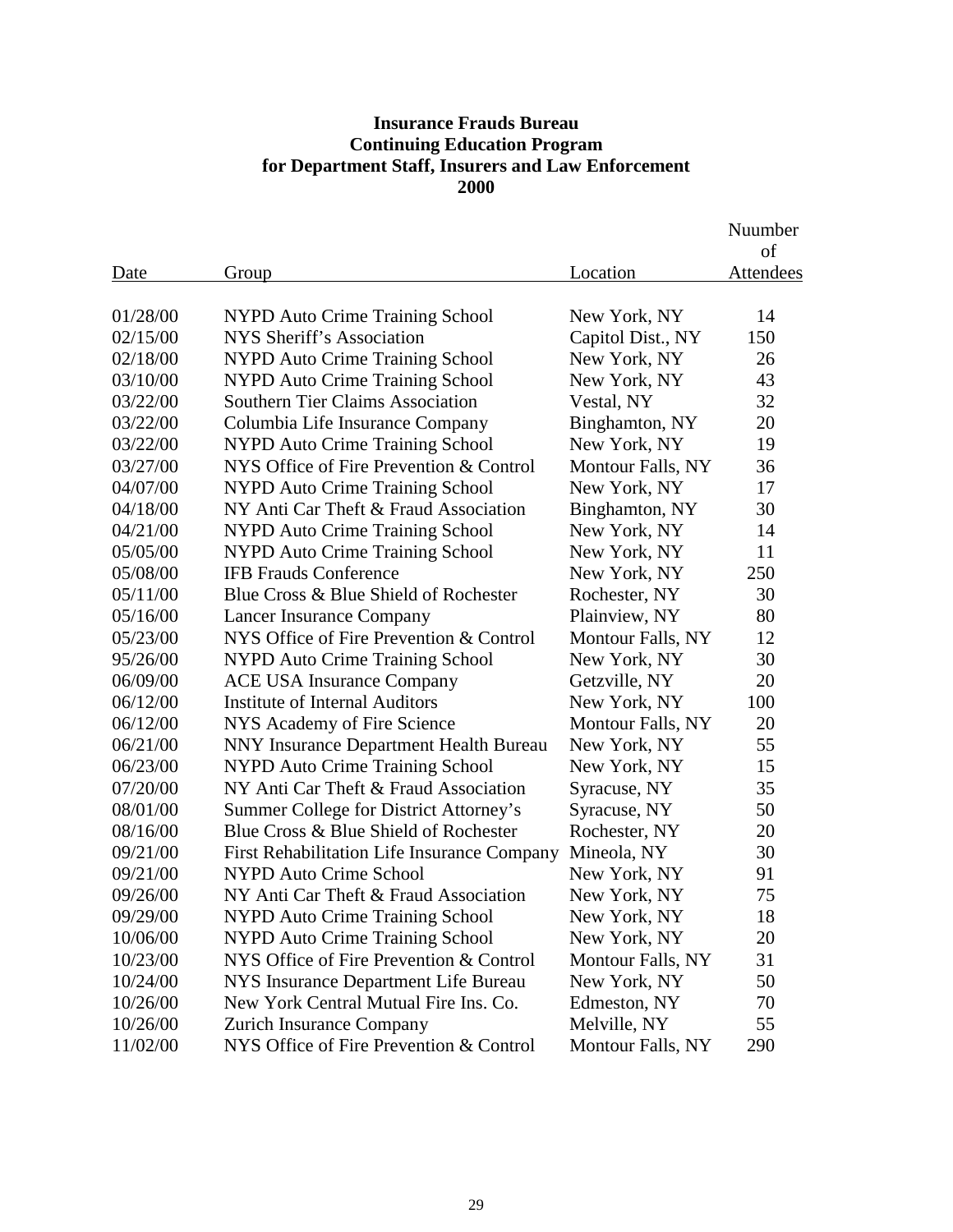| 11/07/00 | Blue Cross and Blue Shield of Rochester    | Rochester, NY | 30  |
|----------|--------------------------------------------|---------------|-----|
| 11/07/00 | NY Anti Car Theft & Fraud Association      | Tarrytown, NY | 100 |
| 11/09/00 | <b>IFB Frauds Conference</b>               | New York, NY  | 250 |
| 11/11/00 | Monroe Comm. College Recruit Police Ofcrs. | Rochester, NY | 25  |
| 11/15/00 | <b>Rockland County Police Academy</b>      | Pomona, NY    | 66  |
| 11/24/00 | NYPD Auto Crime Training School            | Queens, NY    | 18  |
| 11/28/00 | Department of Criminal Justice Services    | Saratoga, NY  | 70  |
| 11/30/00 | NYID Consumer Services Conference          | New York, NY  | 250 |
| 12/01/00 | NYPD Auto Crime Training School            | Queens, NY    | 22  |
| 12/06/00 | The Hartford Insurance Company             | Pomona, NY    | 80  |
| 120/8/00 | NYPD Auto Crime Training School            | Queens, NY    | 21  |
| 12/12/00 | <b>USAA</b> Insurance                      | Somerset, NJ  | 70  |
| 12/18/00 | New York City Police Department Staff      | Bronx, NY     | 35  |
| 12/18/00 | New York City Police Department Staff      | Bronx, NY     | 31  |
|          |                                            |               |     |

# **TOTAL** 49 insurers/law enforcement agencies

 **participants**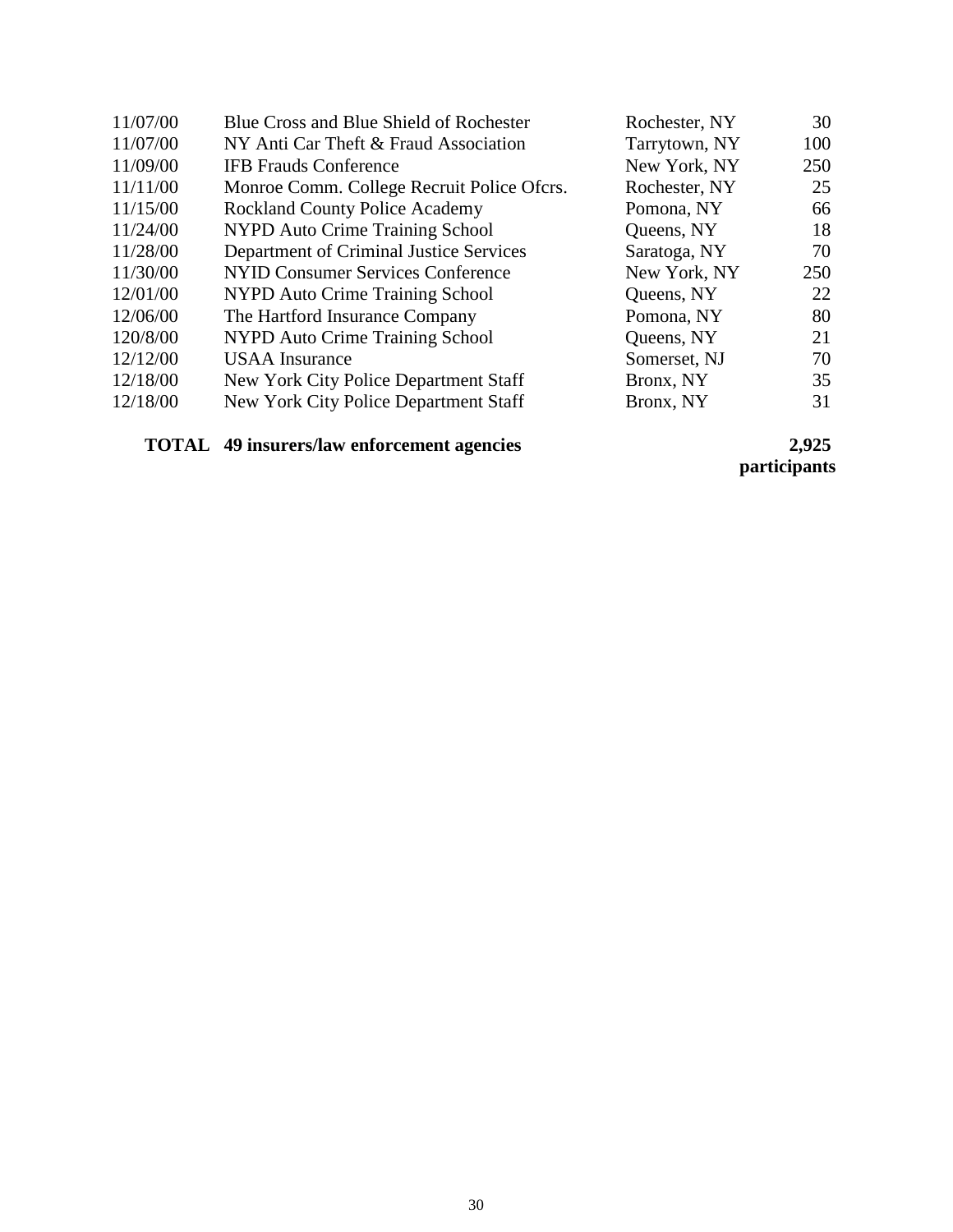#### **Approved Fraud Prevention Plans:**

Acceptance Aetna AFLAC Agway AIG Allianz/Preferred Allmerica Financial Allstate Allstate Life Amalgamated Life *American Agent*  American Medical American Progressive American Transit AMEX Assurance Amica Mutual Anthem Blue Cross & Blue Shield Assurant (American Bankers/Bankers America) Atlantic Casualty Atlantic Mutual AUSA Balboa Blue Cross – Rochester Blue Ridge *Capital District Physicians*  Central Insurance **CGU** Chubb Group CIGNA CIGNA – INA LIFE CIGNA (ACE USA) Clarendon CNA Colonial Penn Combined Life Conseco Country-Wide Crum & Forster Insurance CUNA Mutual Dairyland (Sentry) *Delta Dental*  Eagle (Robert Plan) Electric Insurance Empire Blue Cross Empire Insurance Company Erie Insurance Group Eveready

Family Farm **FICO** Fireman Fund First Ameritas First Fortis Life First Rehabilitation First Reliance First United American Freemont GEICO Direct Gerber GHI Great American Great Western Guardian Harleysville Hartford Life HealthCare Plan **Highlands** HIP Health Horizon *IDS Life*  Independent Health Infinity Integrity (Empire Plan) Integrity Plus (United Health Care Integrity-Plus(United Health Care of New York) Interboro **ITT** John Hancock Kemper Lancer Leader Legion Liberty Mutual (Three Parts) a) Personal Lines b) Disability c) Commercial Mass Mutual-Massachusetts Casualty MDNY Merchants & Business Men's Merchants Insurance Met Life Met Life Property **Metroplus** Michigan Millers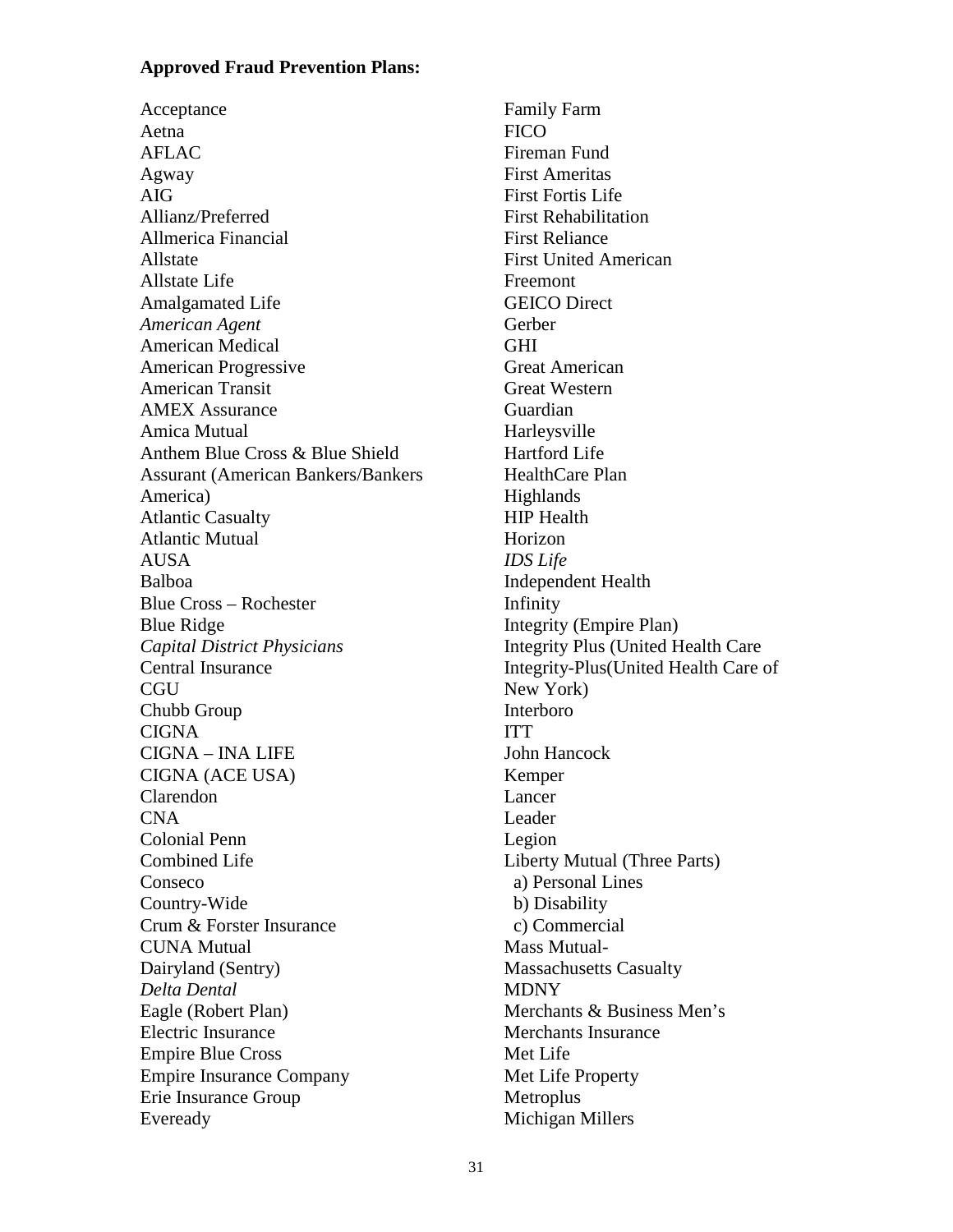New York Care Plus - BC & BS MSI-Mutual Service Life Mutual of Omaha MVP Health National General National Grange Mutual Nationwide New York Central Mutual New York Life North Star Northwestern Mutual Nova Ohio Casualty Oxford Health Peerless-Phoenix Home Life Physician Health Service Preferred Care Preferred Mutual Princeton Insurance Companies Principal Life Progressive Casualty Provident Provident Washington *Prudential Insurance*  PSM Reliance ReliaStar Life

Response Royal And SunAlliance Safeco **SBLI** Security Mutual Selective Insurance St Paul Standard Security *State Farm*  State Insurance Fund State-Wide Sun Life Teachers **Travelers** Tri-State Consumers Trustmark *U S Life*  Union Fidelity Union Labor Life (ULLICO**)** Upstate NY) USSA Utica Mutual VYTRA WellCare Western New York Windsor XL Specialty Insurance Zurich US

**Total Plans 145**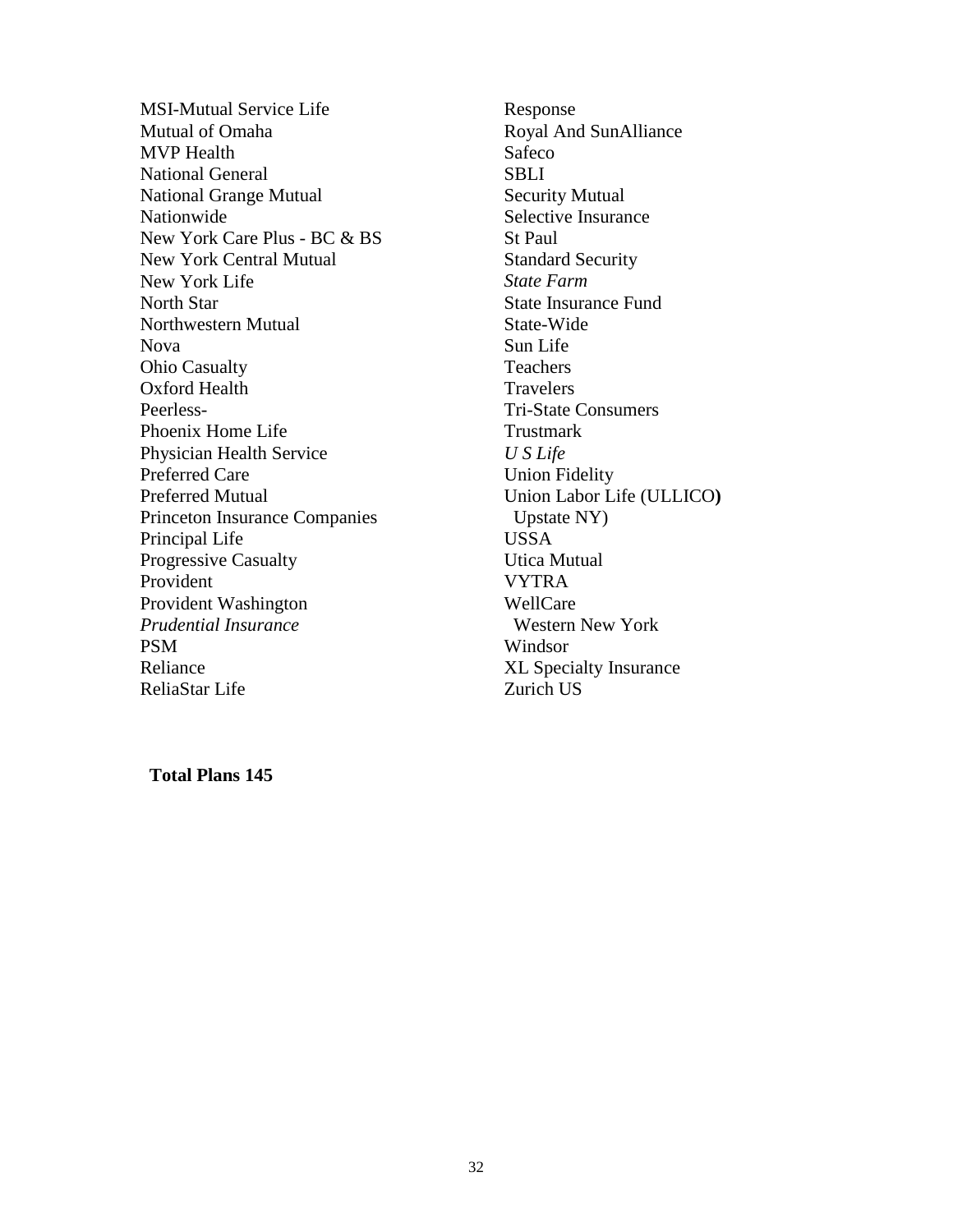#### **Insurance Frauds Bureau Staff – December 31, 2000:**

#### **NEW YORK CITY OFFICE**

**Director** 

Assistant Director

Principal Investigator

5 Associate Investigators

9 Senior Investigators

4 Investigators

Senior Insurance Examiner

2 Insurance Examiners

Assistant Director of Research

Secretary I

Calculations Clerk 2

3 Keyboard Specialists

**ALBANY OFFICE**  3 Investigators

#### **BUFFALO OFFICE**  2 Senior Investigators

**ROCHESTER OFFICE**  Senior Investigator

#### **SYRACUSE OFFICE**

Associate Investigator Investigator

**ONEONTA OFFICE**  Senior Investigator

#### **MINEOLA OFFICE**

Associate Investigator 5 Senior Investigators 3 Investigators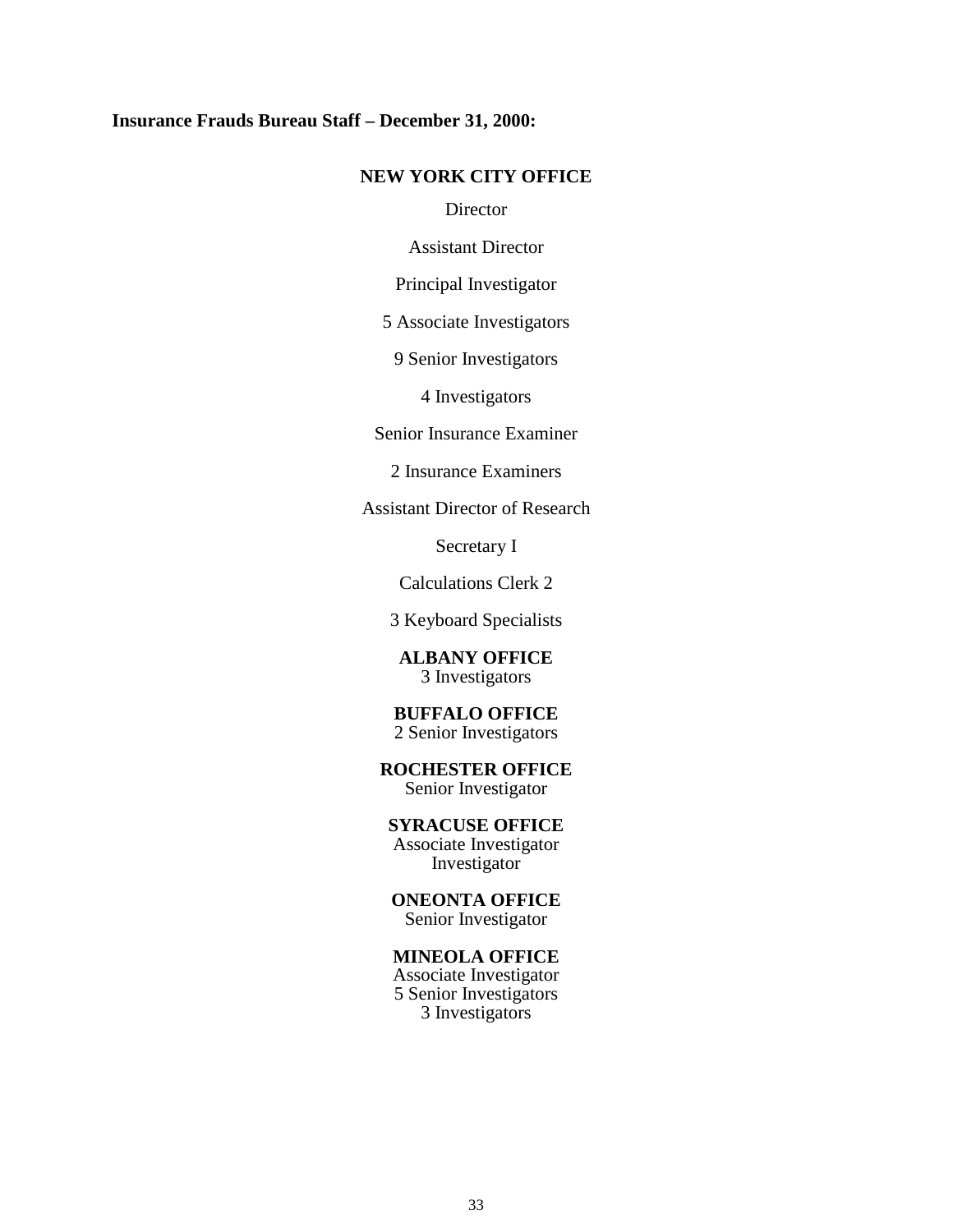#### **Insurance Frauds Bureau Offices:**

#### **NEW YORK CITY OFFICE**

25 Beaver Street Suite 542 New York, NY 10004 (212) 480-6074 FAX #(212) 480-6066

**----------------------------------------------------------**

# **ALBANY OFFICE**

---------------------------------------------------------------------- Agency Building 1 The Gov. Nelson A. Rockefeller Empire State Plaza Albany, NY 12257 (518) 474-2632 FAX #(518) 473-0369

#### **BUFFALO OFFICE**

**------------------------------------------------------------------------** Walter J. Mahoney State Office Bldg. 65 Court Street - Rm. 7 Buffalo, NY 14202 (716) 847-7622 or 7618 FAX #(716) 847-7925

#### **ROCHESTER OFFICE**

189 North Water Street Rochester, NY 14604 (716) 325-1857 FAX #(716) 325-1857

#### **------------------------------------------------------------------------- SYRACUSE OFFICE**

620 Erie Blvd., West Suite 105 Syracuse, NY 13204 (315) 423-1102 FAX#(315)423-1102

**------------------------------------------------------------ ONEONTA OFFICE** 

> 28 Hill Street, Room 326 Oneonta, NY 13820 (607) 433-0108 FAX #(607)433-0284

**------------------------------------------------------------**

#### **MINEOLA OFFICE**

200 Old Country Road Suite 340 Mineola, NY 11501 (516) 248-5870 FAX # (516) 248-5727